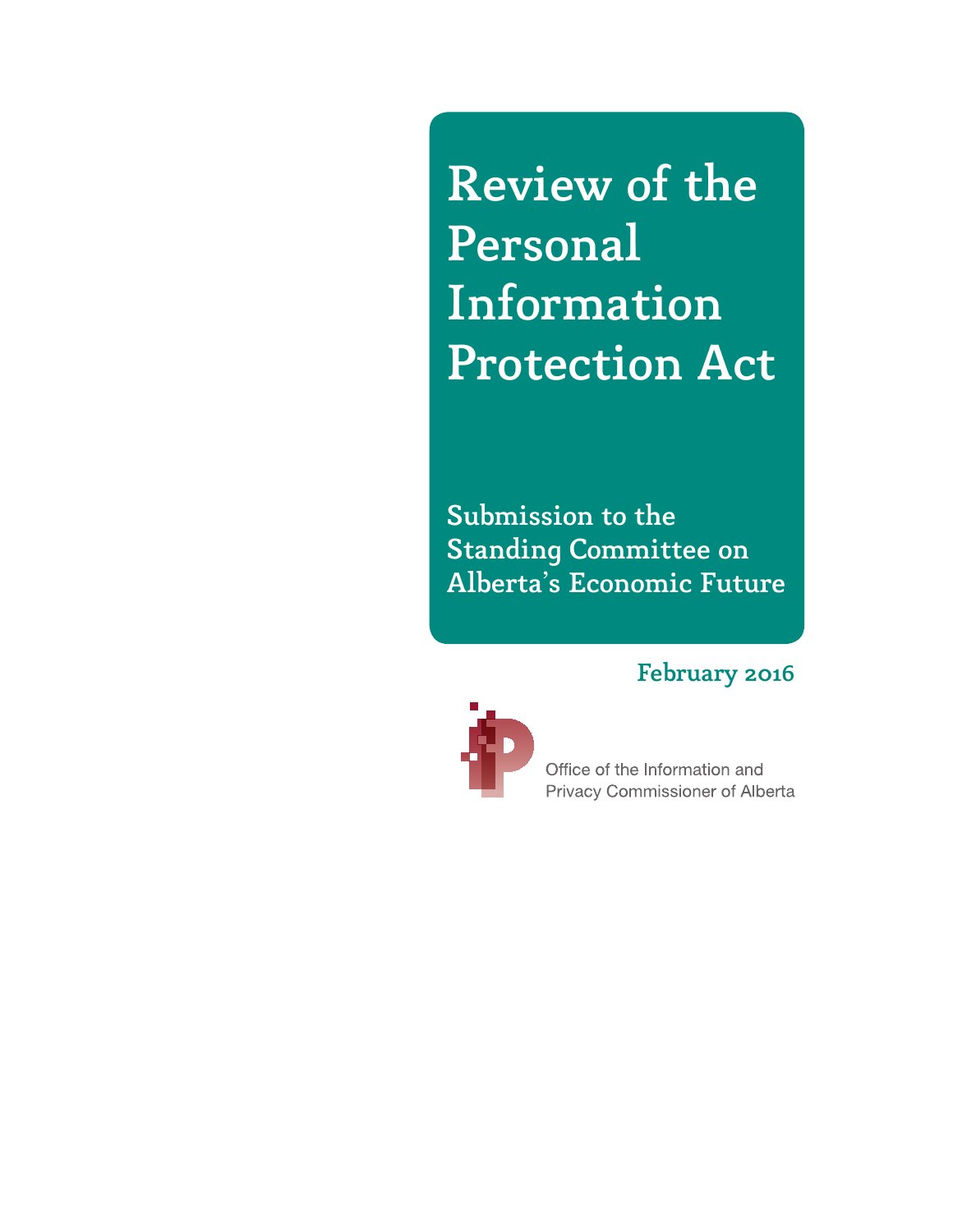On June 15, 2015, the Legislative Assembly of Alberta designated the Standing Committee on Alberta's Economic Future (Committee) as a special committee tasked with conducting a comprehensive review of the *Personal Information Protection Act* (PIPA) pursuant to section 63 of the Act. As part of its review, the Committee issued a *Discussion Guide*, opened a consultation process, and invited feedback from stakeholders.

I am pleased to make this submission to the Committee, which contains ideas, suggestions and recommendations for PIPA. This report's purpose is to ensure Alberta remains a leader in private sector privacy legislation across Canada and internationally.

Jill Clayton Information and Privacy Commissioner of Alberta February 2016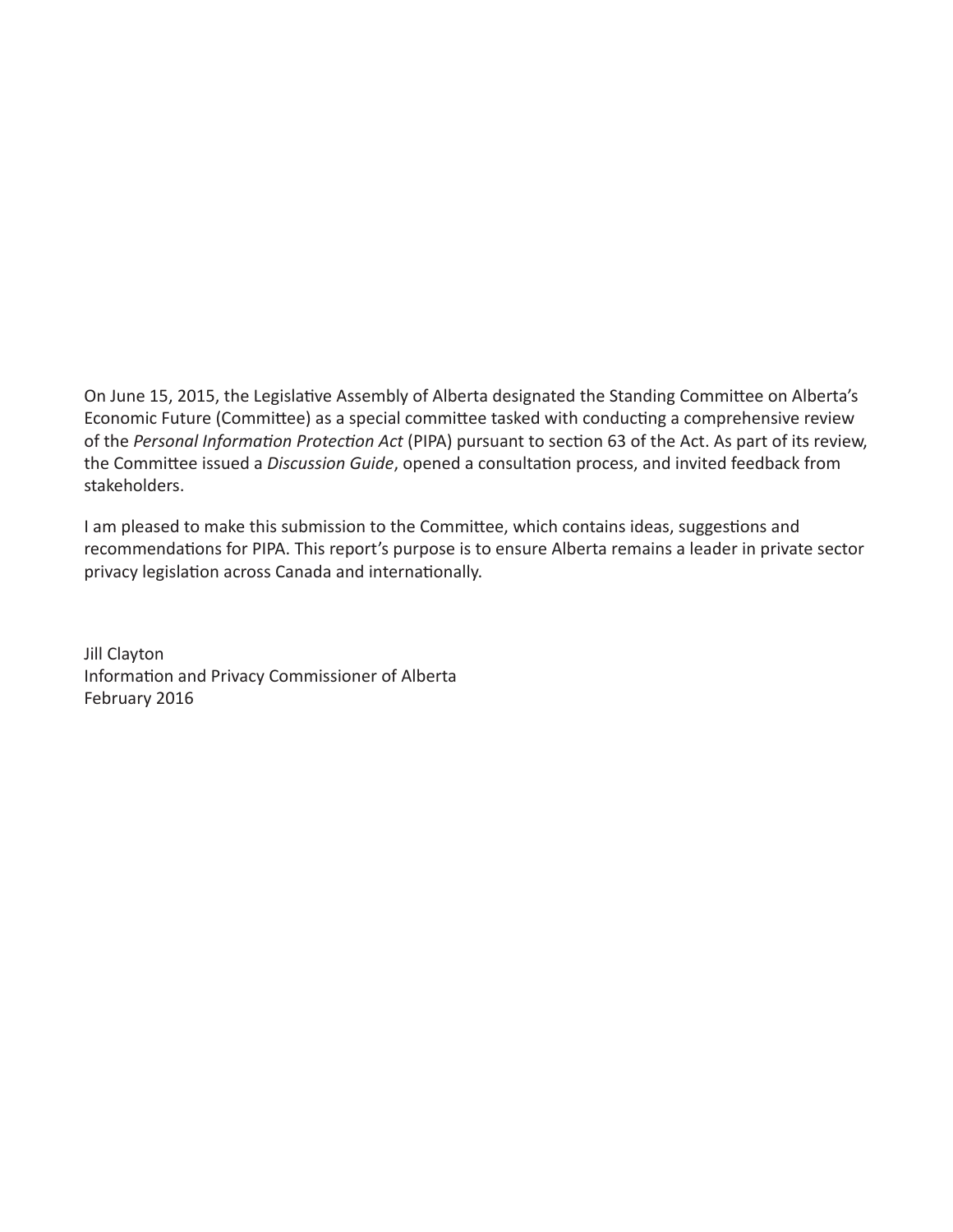# Contents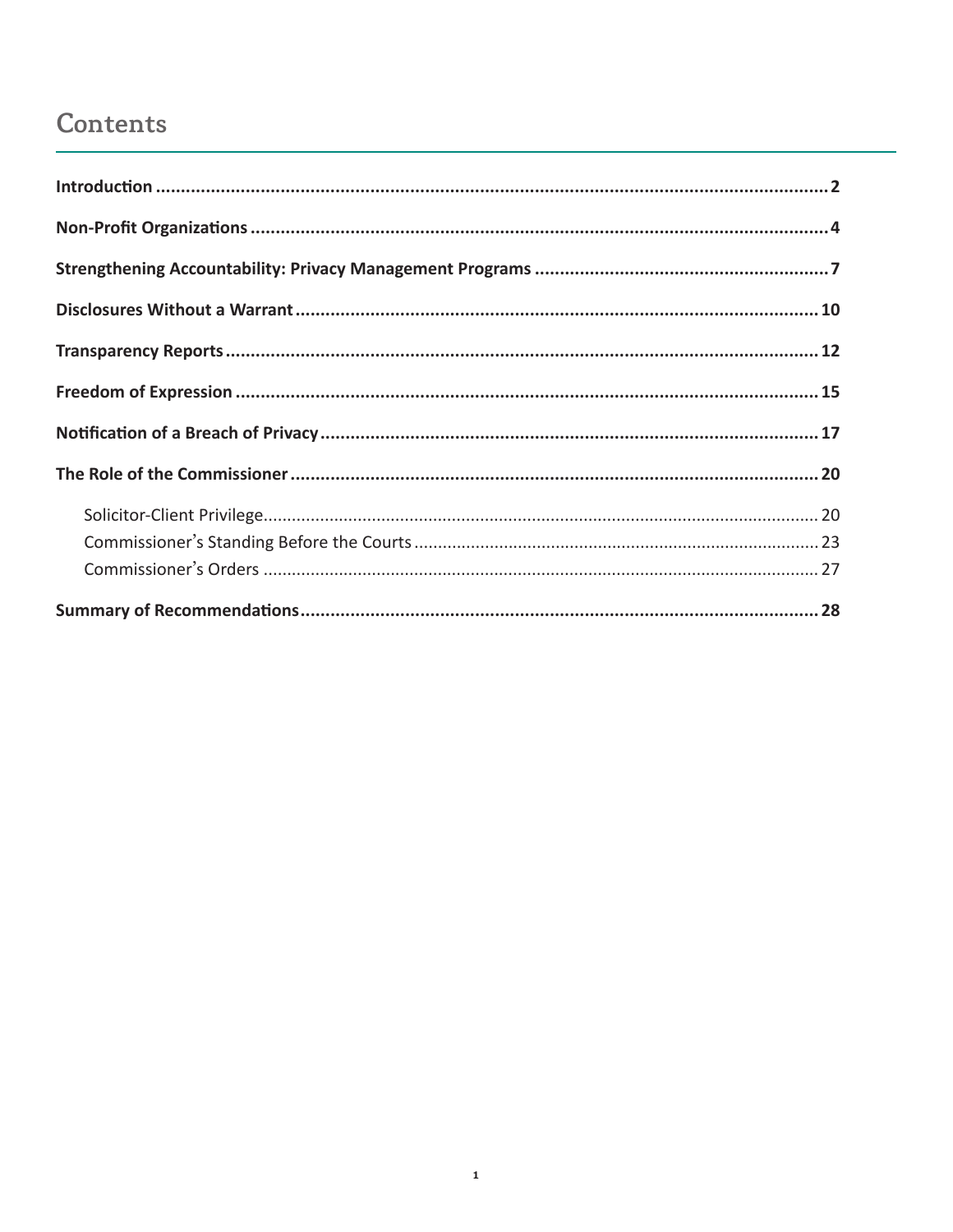# <span id="page-3-0"></span>Introduction

The Office of the Information and Privacy Commissioner (OIPC) welcomes this opportunity to share its experiences regarding the administration of the *Personal Information Protection Act* (PIPA) with the Standing Committee on Alberta's Economic Future (Committee).

Albertans should be proud of this private sector privacy legislation. PIPA reflects its made-in-Alberta approach, as it came into force only after extensive consultation with Albertans and organizations to ensure that privacy compliance would not be onerous for small- and mediumsized businesses, yet would ensure the rights of Albertans to have their personal information protected. The Supreme Court of Canada has characterized PIPA as "quasi-constitutional", emphasizing the important role of this legislation in preserving our free and democratic society. $1$ 

Over the past decade, there has been a growing awareness among Albertans that they have the right to control their personal information. Albertans understand laws are in place which protect their personal information and give them rights of access. Organizations, generally, also have a better understanding of their duties to protect the personal information in their custody and control.<sup>2</sup>

Since PIPA's proclamation in 2004, there have been staggering changes in technology. The magnitude of personal information being collected by organizations around the globe, as well the ease with which it is used and disclosed, is unprecedented. It is an unfortunate fact that personal information data breaches now make headlines on a daily basis. While the repercussions

#### PIPA Stats

From January 1, 2004 (when PIPA came into force) to December 31, 2015:

- 126 Orders/Decisions
- 26 Investigation Reports
- 3,138 files opened and 2,853 files closed
- 91% of files that could go to inquiry were resolved at the mediation stage
- 20% of the total OIPC caseload
- 60% of the total general inquiries (telephone calls)

of each data breach vary from mildly annoying to very serious, they all affect individuals. Everyone knows someone who has been affected by a breach, whether they are neighbours, colleagues, friends, family members or themselves.

Alberta has been a leader, both nationally and internationally, for its approach to private sector privacy. As a result of the last PIPA Review, Alberta became the first jurisdiction in Canada to require mandatory breach reporting in 2010. PIPA continues to serve as a model for other jurisdictions contemplating similar provisions.

A body of jurisprudence has also built around the interpretation of PIPA. Orders/Decisions and Investigation Reports provide guidance to individuals and organizations in understanding how PIPA works.

In addition, a generally consistent body of jurisprudence has been developed by other jurisdictions with substantially similar legislation. The Commissioner has worked closely with

 <sup>1</sup> *Alberta (Information and Privacy Commissioner) v. United Food and Commercial Workers, Local 401*, 2013 SCC 62 at para 19.

 <sup>2</sup> These trends were explored in detail in the OIPC's *General Population Survey Final Report* and the *Stakeholder Survey Report* available at [www.oipc.ab.ca](https://www.oipc.ab.ca/).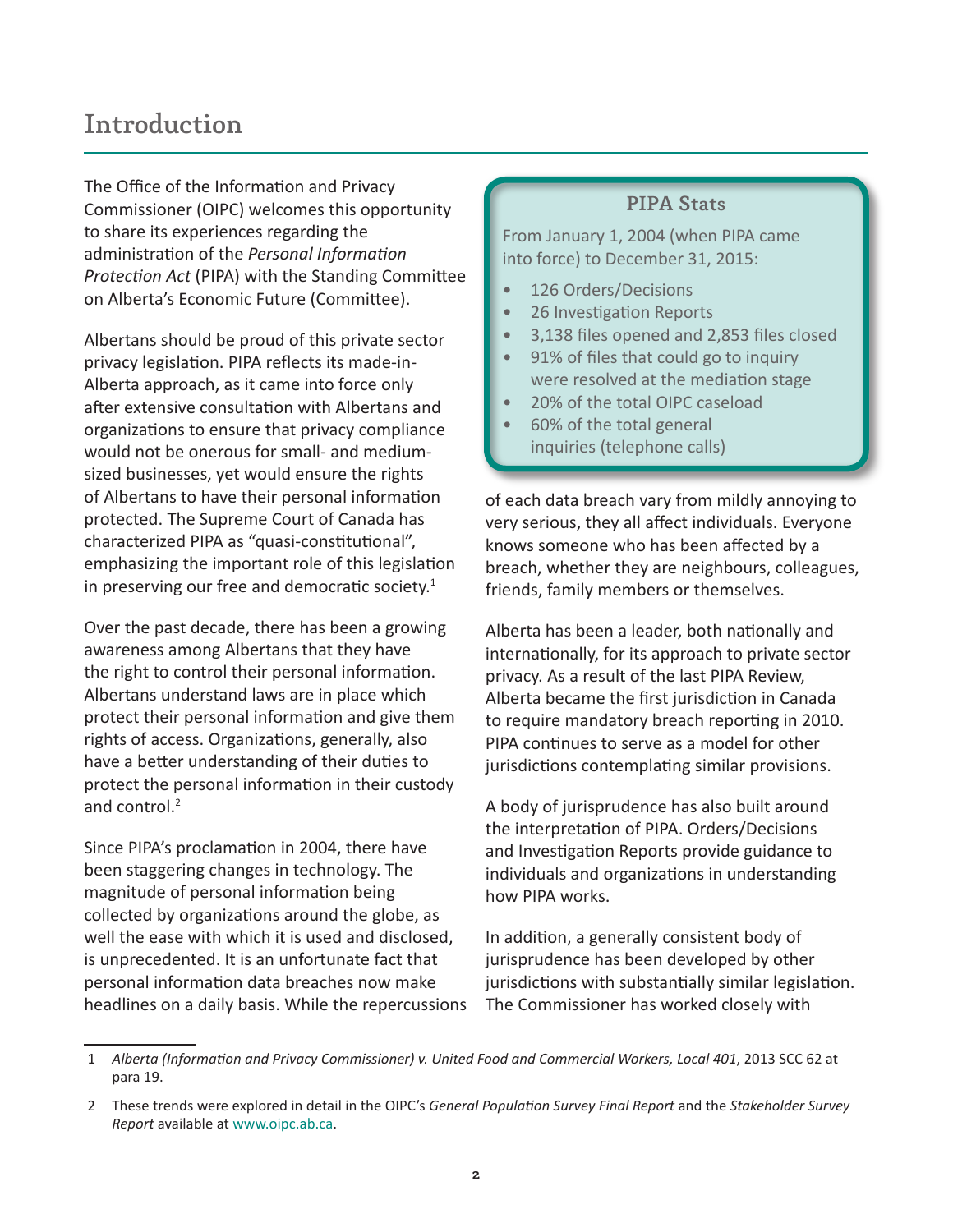the oversight offices for federal and British Columbia private sector privacy laws to harmonize approaches to privacy protection. For example, in 2011 the Privacy Commissioner of Canada and the Alberta and British Columbia Information and Privacy Commissioners signed the *Memorandum of Understanding with Respect to Co-operation and Collaboration in Private Sector Privacy Policy, Enforcement and Public Education*. 3 The three offices have also jointly published numerous resources, such as *Getting Accountability Right with a Privacy Management Program*. 4

Not only is PIPA generally consistent with similar legislation across Canada, but historically, Alberta has seen benefit in attempting to harmonize, to the extent it is reasonable, the rules for privacy protection between Alberta's three primary statutes: PIPA, the *Health Information Act*<sup>5</sup> (HIA), and the *Freedom of Information and Protection of Privacy Act*<sup>6</sup> (FOIP Act). There is interplay among these three statutes: a significant number of employees in Alberta routinely deal with more than one of these laws in the course of their work. Using common terms, concepts and tests simplifies to a great extent the rules for collection, use and disclosure and ultimately improves statutory compliance by those many workers subject to these laws. Simplification and standardization also makes these laws more accessible to Albertans.

PIPA was designed to be technologically neutral – it requires organizations to consider the ways in which they collect, use and disclose personal information, regardless of the technological

*"The ability of individuals to control their personal information is intimately connected to their individual autonomy, dignity and privacy. These are fundamental values that lie at the heart of a democracy… legislation which aims to protect control over personal information should be characterized as 'quasiconstitutional' because of the fundamental role privacy plays in the preservation of a free and democratic society..."*

- Supreme Court of Canada, *Alberta (Information and Privacy Commissioner) v. United Food and Commercial Workers, Local 401*, 2013 SCC 62 at para 19.

means chosen by those organizations. Despite the complexity of technological changes, PIPA has been and remains an effective law. It achieves an appropriate balance between protecting the privacy interests of Albertans and the legitimate collection, use and disclosure of their personal information by organizations for the purpose of providing goods and services. PIPA's continuing effectiveness is due, in part, to the wisdom of having a mandatory comprehensive review by a special committee of the Legislative Assembly every six years (section 63(1)(b)).

The work of the Committee is very important. The Committee faces the challenge of making reasonable adjustments to PIPA to maintain its relevance without thwarting its objectives or making the legislation unduly complicated. The OIPC is pleased to provide this submission with recommendations to improve PIPA.

 <sup>3</sup> *Memorandum of Understanding with Respect to Co-operation and Collaboration in Private Sector Privacy Policy, Enforcement and Public Education,* [https://www.priv.gc.ca/au-ans/prov/mou\\_e.asp](https://www.priv.gc.ca/au-ans/prov/mou_e.asp).

 <sup>4</sup> *Getting Accountability Right with a Privacy Management Program,* [https://www.oipc.ab.ca/media/383671/guide\\_](https://www.oipc.ab.ca/media/383671/guide_getting_accountability_with_privacy_program_apr2012.pdf) [getting\\_accountability\\_with\\_privacy\\_program\\_apr2012.pdf.](https://www.oipc.ab.ca/media/383671/guide_getting_accountability_with_privacy_program_apr2012.pdf)

<sup>5</sup> *Health Information Act,* RSA 2000, c. H-5.

<sup>6</sup> *Freedom of Information and Protection of Privacy Act*, RSA 2000, C. F-25.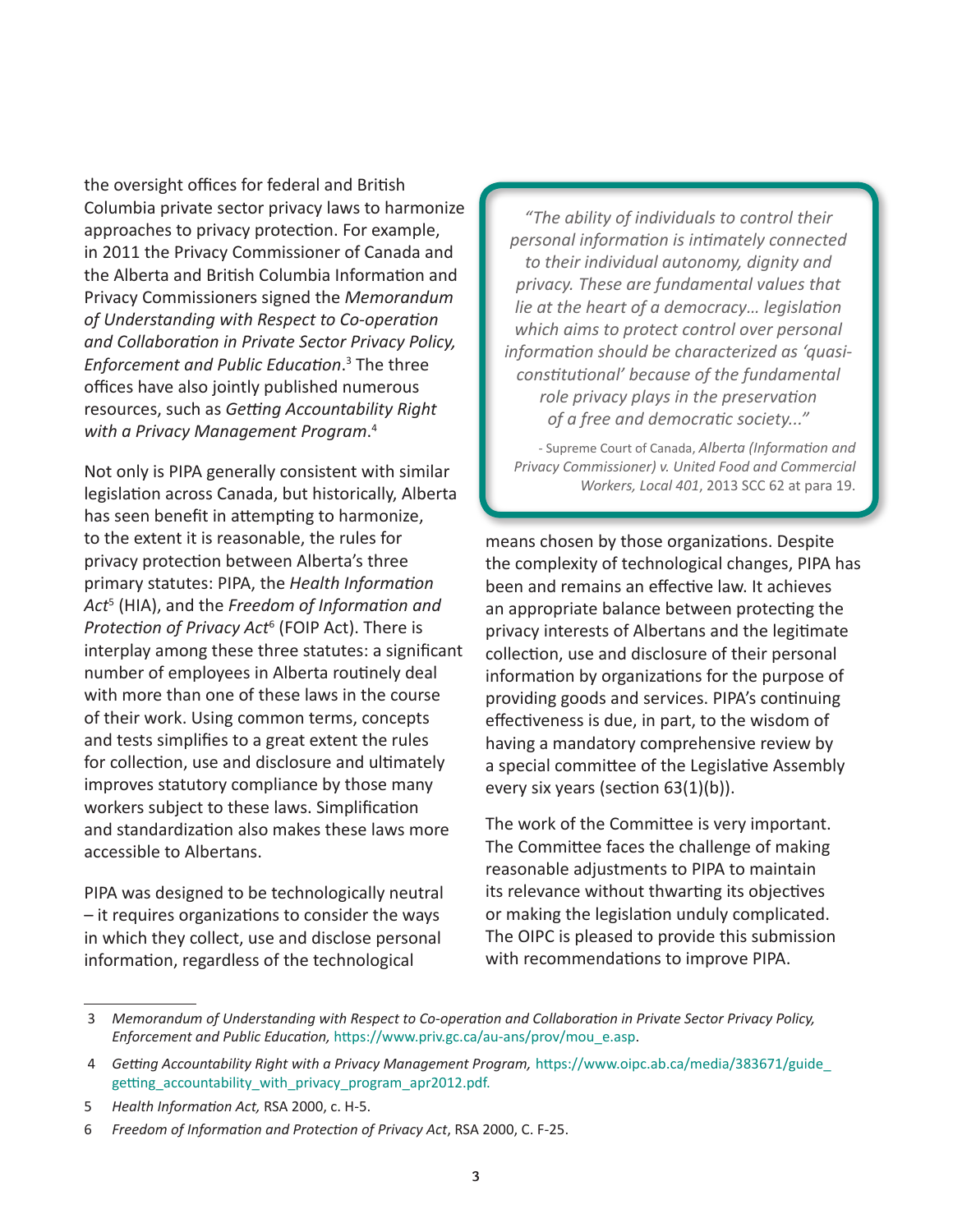<span id="page-5-0"></span>In its 2007 Final Report, the all-party MLA Select Special PIPA Review Committee recommended that PIPA be amended to make the Act apply fully to all not-for-profit organizations, subject to a oneyear limitation period.<sup>7</sup>

The OIPC supported the Committee's recommendation and continues to maintain its long-held position that all not-for-profit organizations should be fully subject to PIPA, as they are in British Columbia.

As noted in the previous PIPA review, the definition of non-profit organization in PIPA "has resulted in different treatment of similar organizations under PIPA (i.e. not-for-profit organizations that fall within the definition and those that do not). This, in turn, has resulted in differences in the way these organizations treat the personal information of their clients, employees, volunteers, and donors."9

Under PIPA, a non-profit organization is defined as an organization that is:

- incorporated under the *Societies Act* or the *Agricultural Societies Act*; or
- registered under Part 9 of the *Companies Act* (section 56).

These non-profit organizations have to comply with PIPA only when they collect, use or disclose personal information in connection with a commercial activity. This means that if the personal information of clients, donors, volunteers and employees was not collected, used or disclosed by the non-profit organization in connection with a commercial activity, the organization does not have to:

- advise individuals of the purposes for which it is collecting information;
- limit the amount of personal information it is collecting;
- make a reasonable effort to ensure the personal information it is using is accurate and complete for the particular purpose;
- make a reasonable effort to safeguard the information (e.g. store it in a secure place and ensure that the information is seen only by persons within the organization that have a need to know);
- destroy the information in a secure manner or render it non-identifying when it is no longer reasonably required for legal or business purposes;
- notify the OIPC of a privacy breach where there is real risk of significant harm to individuals; or
- grant individuals access to their own personal information held by the organization, to correct that information, or to tell them how it is using the information and to whom it has been disclosed.

Moreover, the organization's clients, donors, volunteers and employees do not have the right to complain to the Commissioner about the improper collection, use, disclosure or security of their personal information by the organization, or to ask the Commissioner to review the organization's response to their request for access to their personal information. The Commissioner

<sup>7</sup> *Select Special Personal Information Protection Act Review Committee, Final Report* (November 2007) at p. 10.

<sup>8</sup> Ibid.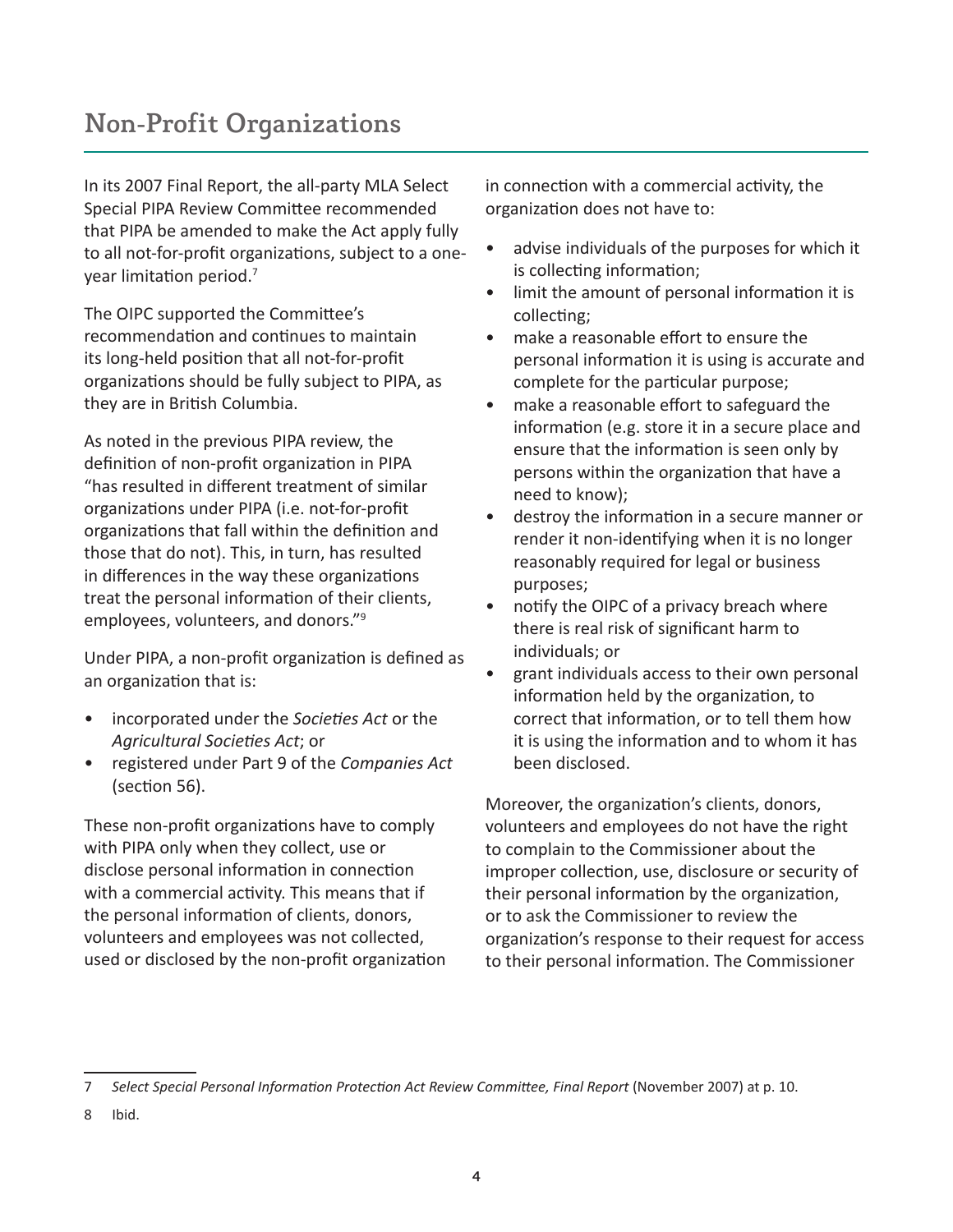also cannot require the organization to notify affected individuals of a privacy breach that presents a real risk of significant harm to the individuals.

There are 18,884 active societies under the *Societies Act*, 295 active agricultural societies under the *Agricultural Societies Act* and 2,125 active non-profit companies under Part 9 of the *Companies Act*. 9

Not-for-profit organizations that do not fall within the section 56 definition of "non-profit organization" are fully subject to PIPA. These include religious societies, housing cooperatives, unincorporated associations, federally incorporated not-for-profit organizations, and organizations incorporated by private Acts. These not-for-profit organizations have the same obligations under PIPA as other organizations and businesses in Alberta to protect the personal information in their custody or under their control. Their clients, donors, volunteers and employees enjoy the same privacy protections and rights as the customers, clients and employees of businesses subject to the Act.

Additional inconsistencies arise for both the organization and individuals when a section 56 non-profit organization undertakes both commercial and non-commercial activities. For example, selling a membership or a fundraising list is a commercial activity. If a section 56 non-profit organization sells the personal information of its donors without their consent, the donors can submit a complaint to

the Commissioner. However, the donors cannot complain if the organization publishes sensitive personal information about the donor without consent on its website.

Since PIPA was enacted, some 60 cases involving section 56 non-profit organizations have been brought to the OIPC; however, PIPA applied in only a handful of cases. In the remaining cases, the non-profit organization was not subject to PIPA because there was no commercial activity taking place. The Commissioner has not had jurisdiction in any of the self-reported privacy breaches sent to the OIPC by section 56 non-profit organizations. Yet, the privacy breaches suffered by these organizations are typical of those of other organizations, such as missing paperwork; computer system upgrades gone awry; and stolen unencrypted laptops containing sensitive personal information about many individuals, including banking and credit card information, criminal record checks, and social insurance numbers.

The increased emphasis by government on information sharing initiatives highlights the need to include all not-for-profit organizations under PIPA. Information sharing initiatives are frequently cross-sectoral, with a network of public, health, private and non-profit groups exchanging personal information for the delivery of services or programs. While public sector bodies, health custodians and private businesses are subject to privacy laws, the non-profit agencies will not be, if they fall within PIPA's definition of a nonprofit organization and are not carrying out a commercial activity. However, many of these non-

<sup>9</sup> Information retrieved from the Alberta Corporate Registry as of March 31, 2015 and from Alberta Agriculture and Forestry, [http://www1.agric.gov.ab.ca/\\$Department/deptdocs.nsf/all/rsv14613](http://www1.agric.gov.ab.ca/$Department/deptdocs.nsf/all/rsv14613)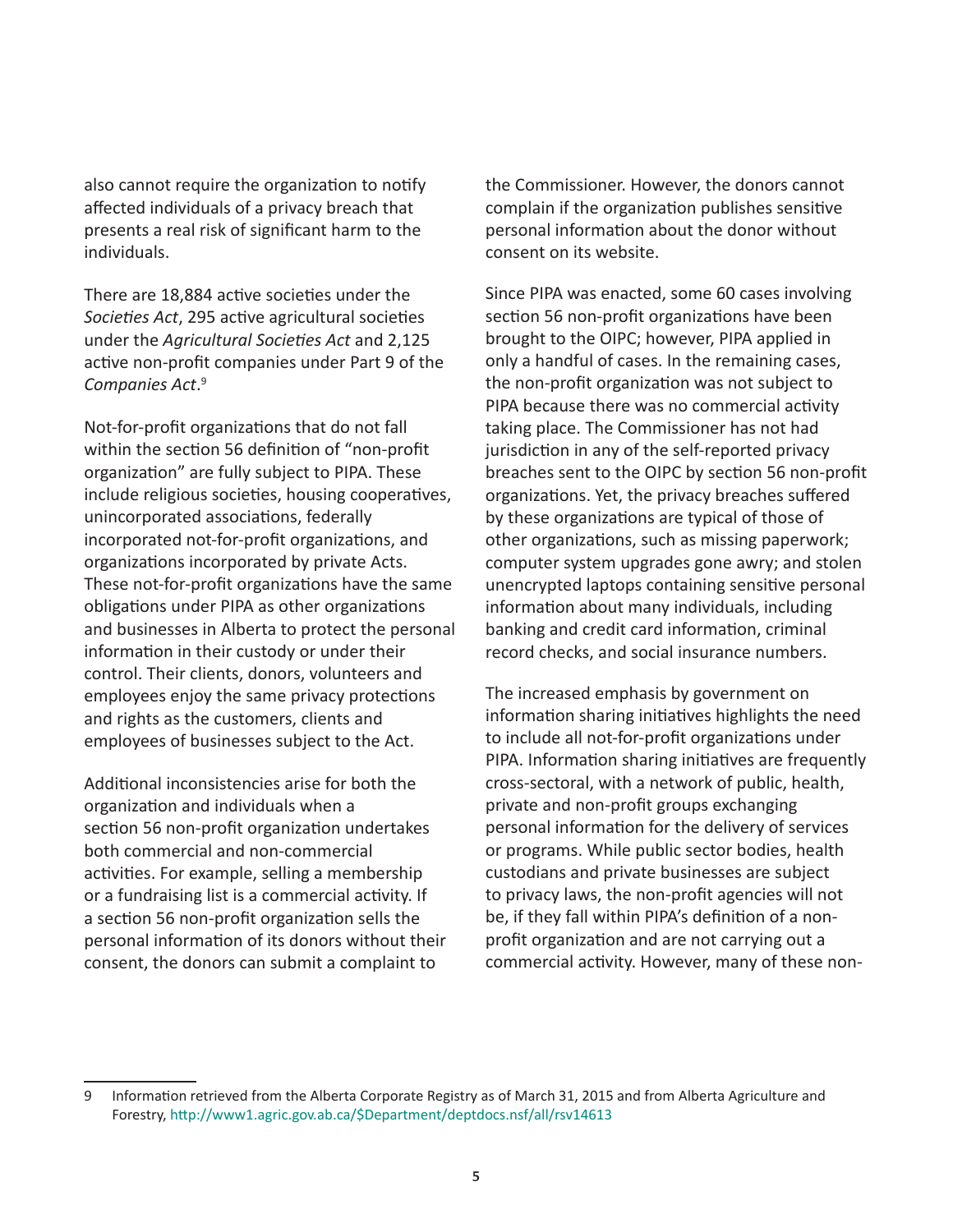profit organizations are involved with vulnerable populations and handle very sensitive personal information about their clients. This is particularly true for those organizations providing social service or health programs, such as emergency shelters, drug or alcohol addiction counselling, and assistance programs for seniors and persons with disabilities. As the Commissioner has consistently stated, the benefits of information sharing should not come at the expense of privacy rights. All parties involved in information sharing initiatives should be regulated by privacy legislation and subject to the Commissioner's independent oversight.

The lack of statutory privacy protection may also impact service delivery as information sharing partners may be hesitant to share information with non-profit organizations that are not subject to privacy law.

There may be concerns that making PIPA apply to those non-profit organizations that are not

currently subject to PIPA would add to their administrative burden. PIPA was originally developed with small- and medium-sized businesses in mind – to make informational privacy requirements easier to implement and comply with. If small- and medium-sized nonprofit organizations were fully subject to PIPA, their obligations would be the same as for small- and medium-sized businesses. As was recommended in the previous PIPA review, implementation could be delayed one year to allow non-profit organizations to prepare for compliance. The OIPC is willing to work with Service Alberta to provide resources that would help non-profit organizations understand their obligations under the Act.

### Recommendation

**1. That PIPA be amended to make the Act apply fully to all not-for-profit organizations, subject to a one-year transition period.**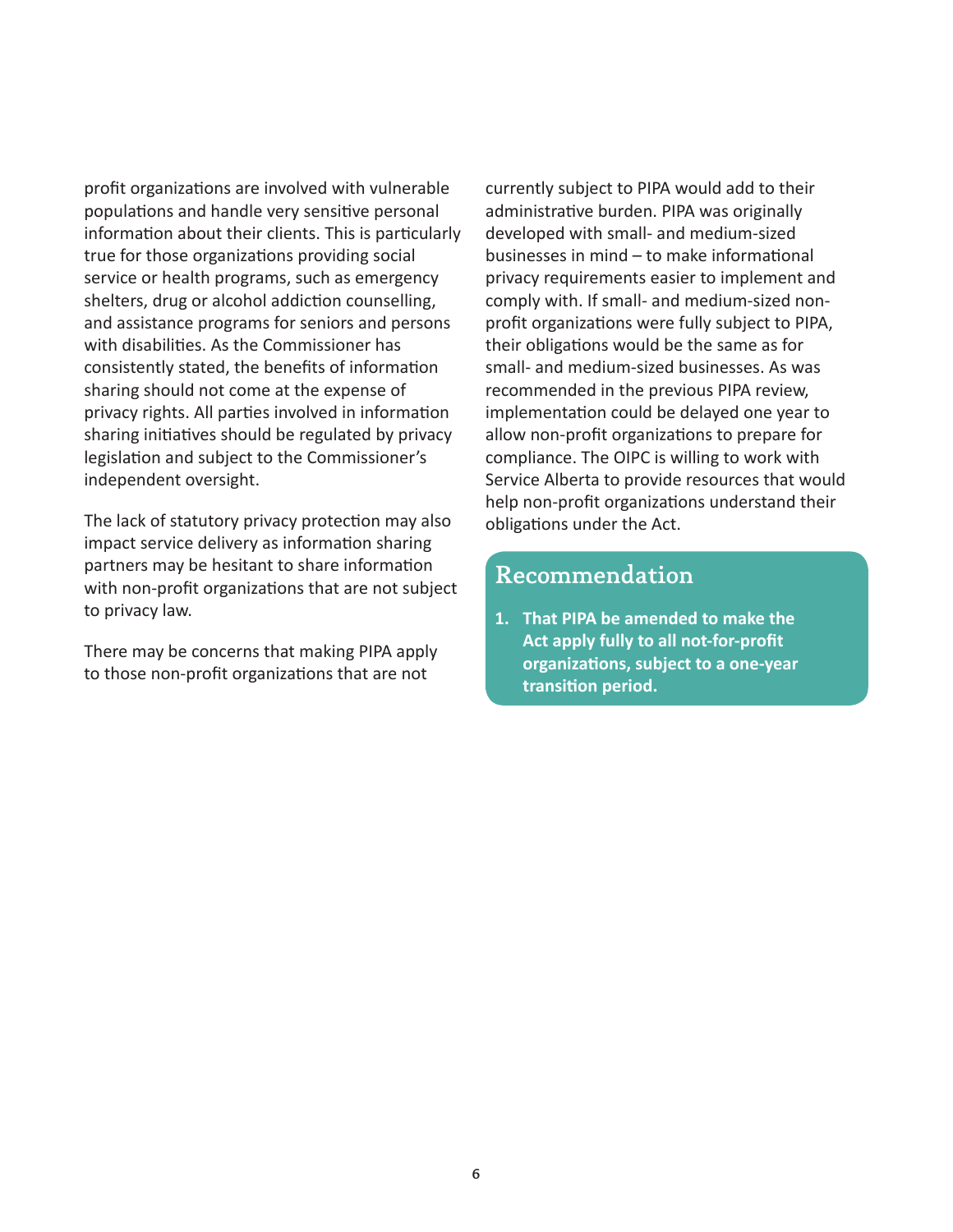<span id="page-8-0"></span>Organizations subject to PIPA are responsible for personal information in their custody or under their control and are accountable for their compliance with PIPA. The "accountability principle" is one of the core privacy principles established by the Organisation for Economic Co-operation and Development (OECD) in 1980.<sup>10</sup> These privacy principles are the foundation for Canada's privacy laws, including PIPA and the federal *Personal Information Protection and Electronic Documents Act*<sup>11</sup> (PIPEDA).

PIPA was enacted with certain requirements to promote an organization's accountability. For example:

- organizations must designate one or more individuals to be responsible for ensuring the organization's compliance with the Act  $(section 5(3))$ ;
- organizations are required to develop and follow policies and practices that are reasonable to meet their obligations under the Act, and to make written information about those policies and procedures available upon request (section 6); and
- organizations must make reasonable security arrangements for personal information in their custody or under their control (section 34).

However, the privacy landscape has changed significantly since PIPA's enactment. Rapid advancements in technology allow individuals to share large amounts of personal information through social networks, e-mail, web logs, cell phone GPS signals, call detail records, Internet search indexing, digital photographs and

wearable devices, and through online purchase transactions. Businesses (and governments) are able to collect, store and analyze vast amounts of data in ways never contemplated, to gather intelligence and identify trends to respond with better customer service, improved products and increased marketing. Privacy breaches have proliferated, with incidents often involving the personal information of thousands of individuals. And identity theft has become a real issue.

In this environment, individuals are much more aware of their right to control their own personal information and the importance of protecting it. They need and want to better understand how an organization is handling their personal information and what measures are in place to protect their privacy. This understanding is more critical when their information is being shared by partners in the private, public and health sectors for program or service delivery.

At the same time, organizations are more aware that personal information is one of the most valuable assets of an organization and that their business relies on maintaining the trust and confidence of their customers and employees by properly managing personal information. Organizations need a better understanding of how to build privacy and accountability into their operations – in short, how to implement a privacy management program that helps to minimize risks, strengthens privacy controls and supports compliance with their obligations under PIPA.

In their 2012 joint publication, *Getting Accountability Right with a Privacy Management* 

<sup>10</sup> *OECD Guidelines on the Protection of Privacy and Transborder Flows of Personal Data*, <http://www.oecd.org/sti/ieconomy/oecdguidelinesontheprotectionofprivacyandtransborderflowsofpersonaldata.htm>.

<sup>11</sup> *Personal Information Protection and Electronic Documents Act*, SC 2000, c. 5.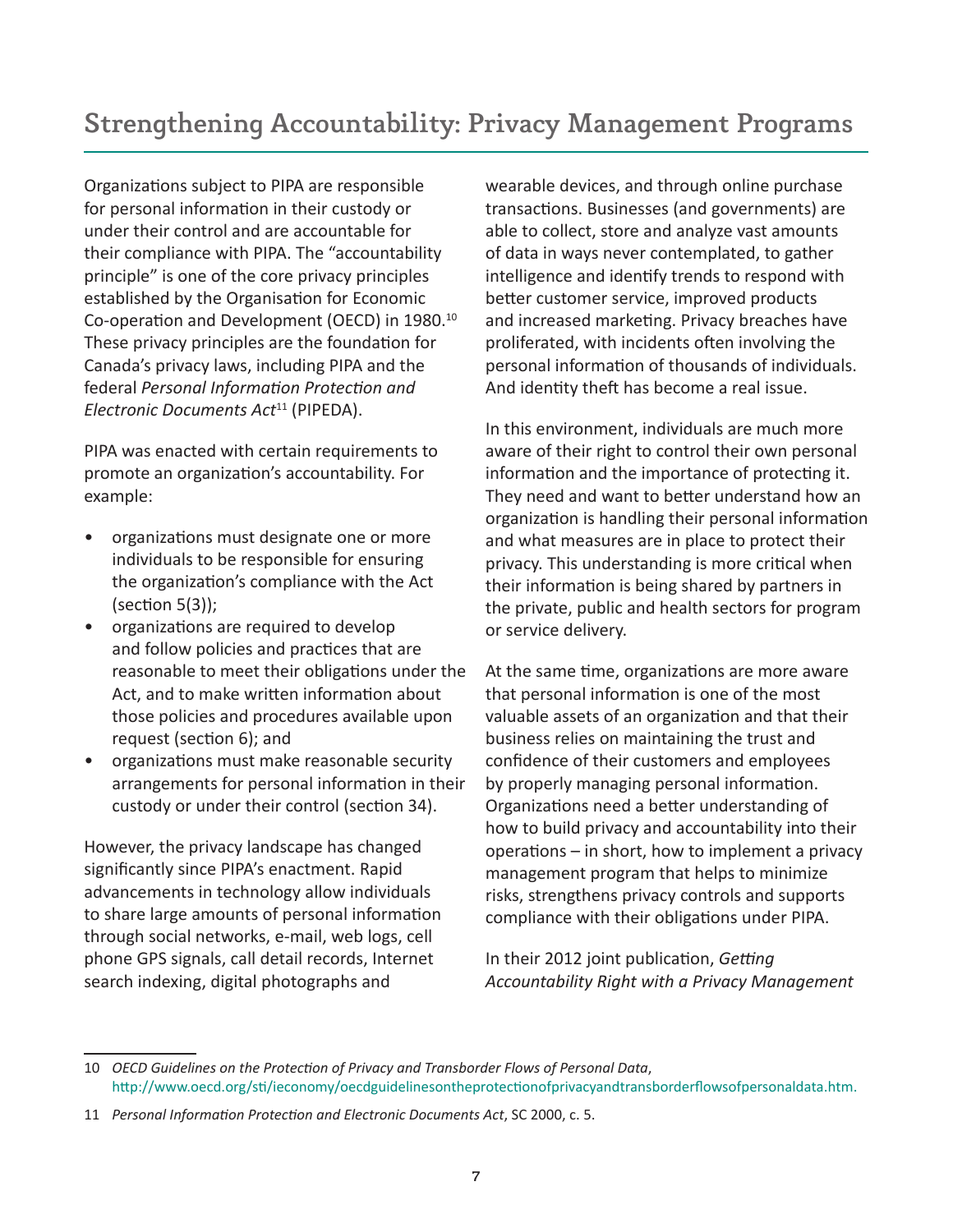*Program*, <sup>12</sup> the Privacy Commissioners of Alberta, British Columbia and Canada provide guidance on what makes a strong privacy management program. The fundamentals include:

- appointing a person to be responsible for the development, implementation and maintenance of the privacy management program;
- developing and documenting internal policies that address the obligations under PIPA;
- educating and training employees in privacy protection;
- conducting privacy risk assessments;
- managing personal information handling by third party service providers;
- having systems in place to respond to individuals' requests for access to (and correction of) personal information or complaints about the protection of their information;
- having breach response and reporting protocols;
- informing individuals of their privacy rights and the organization's program controls; and
- monitoring, assessing and revising their privacy framework to ensure it remains relevant and effective.

The OECD has also recognized the importance of responsibility for compliance and revised its privacy guidelines in 2013 to include new

provisions for implementing accountability within an organization. These provisions require the establishment of a privacy management program that:

- gives effect to the OECD Guidelines for all personal data under its control;
- is tailored to the structure, scale, volume and sensitivity of its operations;
- provides for appropriate safeguards based on privacy risk assessment;
- is integrated into its governance structure and establishes internal oversight mechanisms;
- includes plans for responding to inquiries and incidents; and
- is updated in light of ongoing monitoring and periodic assessment.

An organization must also be prepared to demonstrate its privacy management program to a data privacy enforcement authority, upon request.<sup>13</sup>

In its review of British Columbia's PIPA, the Legislative Assembly Special Committee agreed "that accountability is of critical importance to the effective implementation of PIPA" and recommended that organizations be required to adopt privacy management programs.<sup>14</sup>

The OIPC supports the implementation of privacy management programs by organizations. When

<sup>12</sup> *Getting Accountability Right with a Privacy Management Program*, [https://www.oipc.ab.ca/media/383671/guide\\_](https://www.oipc.ab.ca/media/383671/guide_getting_accountability_with_privacy_program_apr2012.pdf) [getting\\_accountability\\_with\\_privacy\\_program\\_apr2012.pdf.](https://www.oipc.ab.ca/media/383671/guide_getting_accountability_with_privacy_program_apr2012.pdf)

<sup>13</sup> *OECD Guidelines Governing the Protection of Privacy and Transborder Flows of Personal Data*, [http://www.oecd.org/sti/ieconomy/oecd\\_privacy\\_framework.pdf](http://www.oecd.org/sti/ieconomy/oecd_privacy_framework.pdf).

<sup>14</sup> *Report of Special Committee to Review the Personal Information Protection Act*, February 2015, at p. 11. The programs are to be tailored to the structure, scale, volume, and sensitivity of the operations of the organization; make the privacy policies of the organizations publicly available; include employee training; and be regularly monitored and updated. In a separate recommendation, the Committee supported mandatory breach reporting by organizations.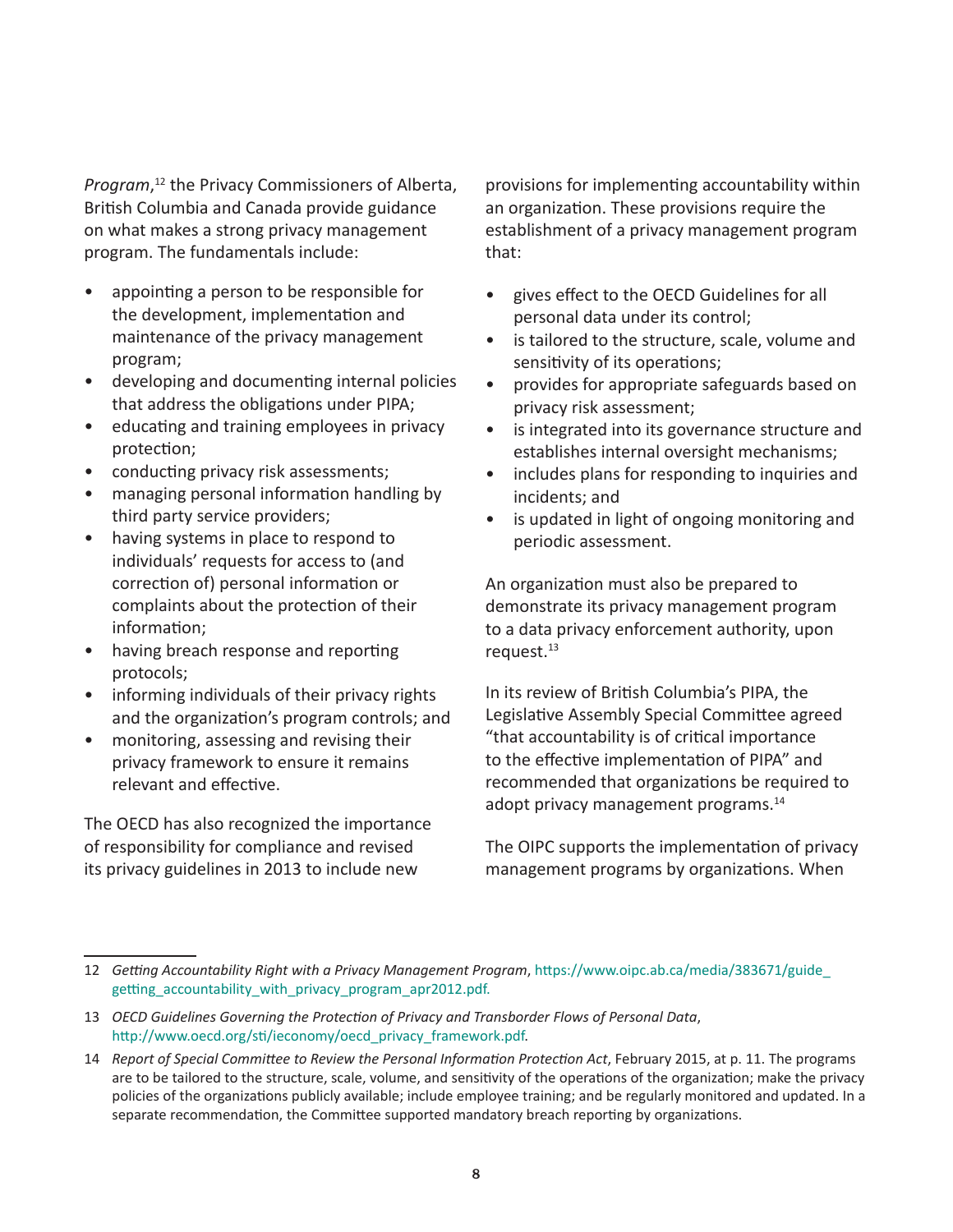submitting privacy impact assessments (PIAs) to the OIPC for review,<sup>15</sup> health custodians, public bodies and private sector organizations are asked to describe the management and policy structure they have in place to ensure ongoing privacy compliance. Modernizing PIPA by explicitly requiring that organizations have a privacy management program in place will strengthen organizations' ongoing compliance with PIPA and will ensure PIPA remains current and harmonized with developments in accountability in other jurisdictions.

The requirements of a privacy management program should be adaptable and scalable to the size of the organization and to the volume and sensitivity of the personal information that is in its custody or under its control. An organization should also be prepared to demonstrate its privacy management program to individuals and to the Commissioner, upon request.

## Recommendation

**2. That PIPA be amended to require that organizations have a privacy management program in place and that organizations provide written information about their privacy management programs to the Commissioner and to individuals, upon request.**

<sup>15</sup> PIAs are prepared when new organizational practices or information systems are proposed that may affect the personal information of individuals. They are due diligence exercises that identify privacy concerns so they can be addressed before implementation of the new practice or system. PIAs are mandatory under the *Health Information Act*, but public bodies under the *Freedom of Information and Protection of Privacy Act* and private sector organizations may prepare and submit PIAs as a best practice.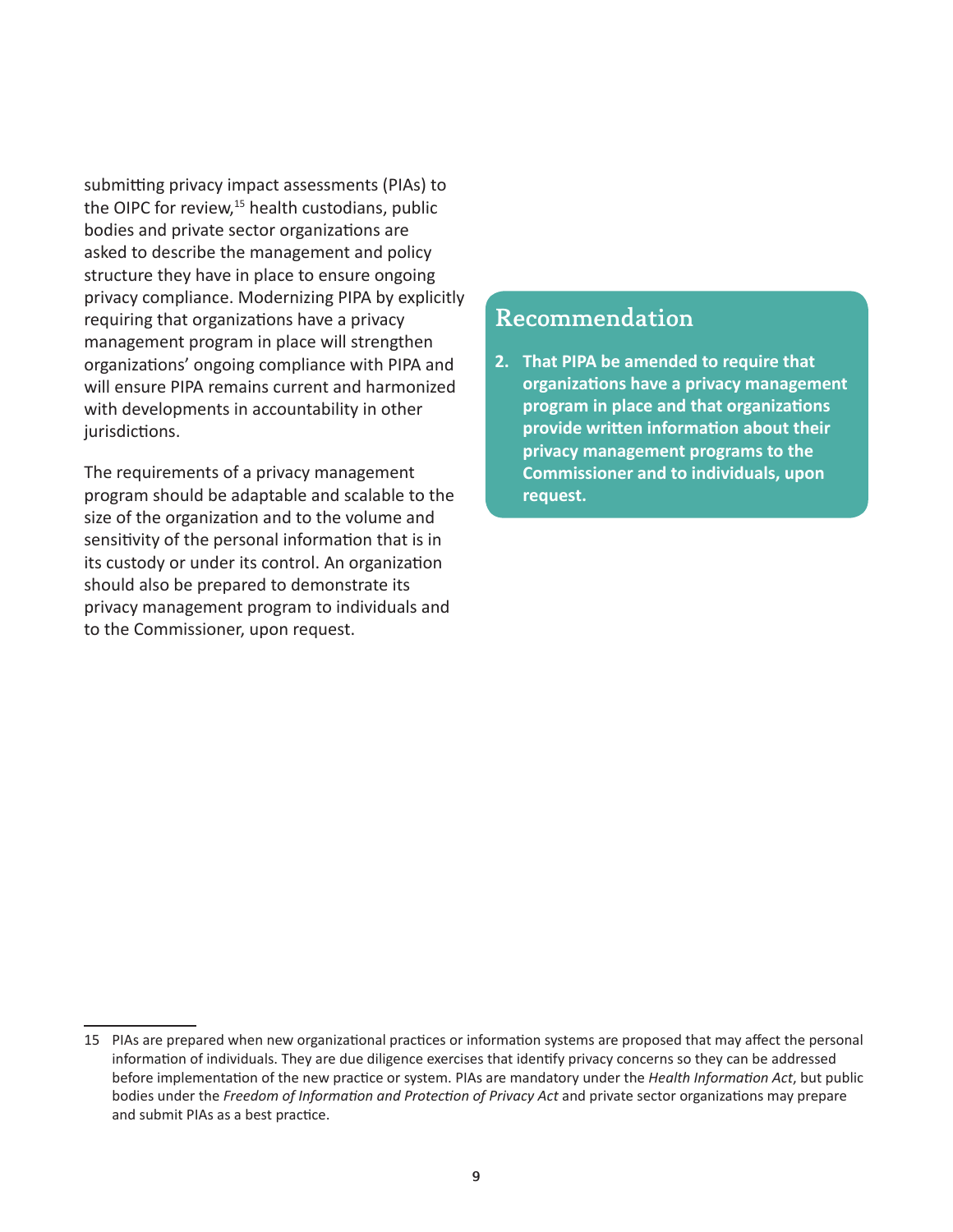<span id="page-11-0"></span>PIPA currently limits disclosures to law enforcement bodies without consent to circumstances where there is an investigation being undertaken with a view to a law enforcement proceeding or where such a proceeding is likely to result (section 20(f)).

PIPA also permits disclosures without consent where the disclosure is authorized or required by a statute or regulation of Alberta or Canada (section 20(b)), or if the disclosure is reasonable for an investigation or legal proceeding (section 20(m)). Both "investigation" and "legal proceeding" are defined in PIPA and require a breach of an agreement, a contravention of a law, or a remedy available at law – or for a breach, contravention or remedy to be likely to occur (sections  $1(1)(f)$  and  $(g)$ ).

These existing disclosure without consent provisions (and related definitions) narrow the circumstances in which an organization can disclose personal information without consent to law enforcement without a court order, warrant or subpoena. As discretionary provisions, they permit, but do not require, organizations to disclose personal information to law enforcement bodies. And in all instances, the disclosure must be only for purposes that are reasonable, and limited to what is reasonable for meeting those purposes (section 19).

The *Discussion Guide*16 raised the question whether PIPA ought to be amended in response to the Supreme Court of Canada's decision in *R v. Spencer*<sup>17</sup> (*Spencer*), or to address the issue of warrantless disclosures more generally.

In *Spencer*, the Supreme Court of Canada considered whether police could request subscriber information from an internet service provider (ISP) for the purposes of a law enforcement investigation without a warrant. In that case, the Crown argued that the federal PIPEDA authorized the collection of the subscriber information by the police because it authorized the ISP to disclose that information to the police. The Supreme Court of Canada clarified that even if PIPEDA authorized the ISP to disclose the subscriber information, the police needed their own authority to collect that information. In other words, legislation such as PIPEDA and PIPA might authorize an organization to disclose personal information to law enforcement in certain circumstances, but that authority to disclose is not authority for the law enforcement body to collect the personal information.

Rather, the law enforcement body requires its own authority to collect the information. This authority may come from various places: a warrant or court order, the federal *Criminal Code*, or public sector privacy legislation, such as the FOIP Act in Alberta. However, the authority to collect cannot be found in legislation that governs private sector organizations, such as PIPA.

If there is a desire to amend legislation to limit collection of personal information by law enforcement, the appropriate place to do so is in legislation that directly governs those law enforcement bodies, such as the FOIP Act in Alberta. Other legislation like the *Criminal Code* is federal legislation that can only be amended by that level of government.

<sup>16</sup> Standing Committee on Alberta's Economic Future, *Discussion Guide: The Personal Information Protection Act*, January 2016.

<sup>17</sup> *R v. Spencer*, 2014 SCC 43.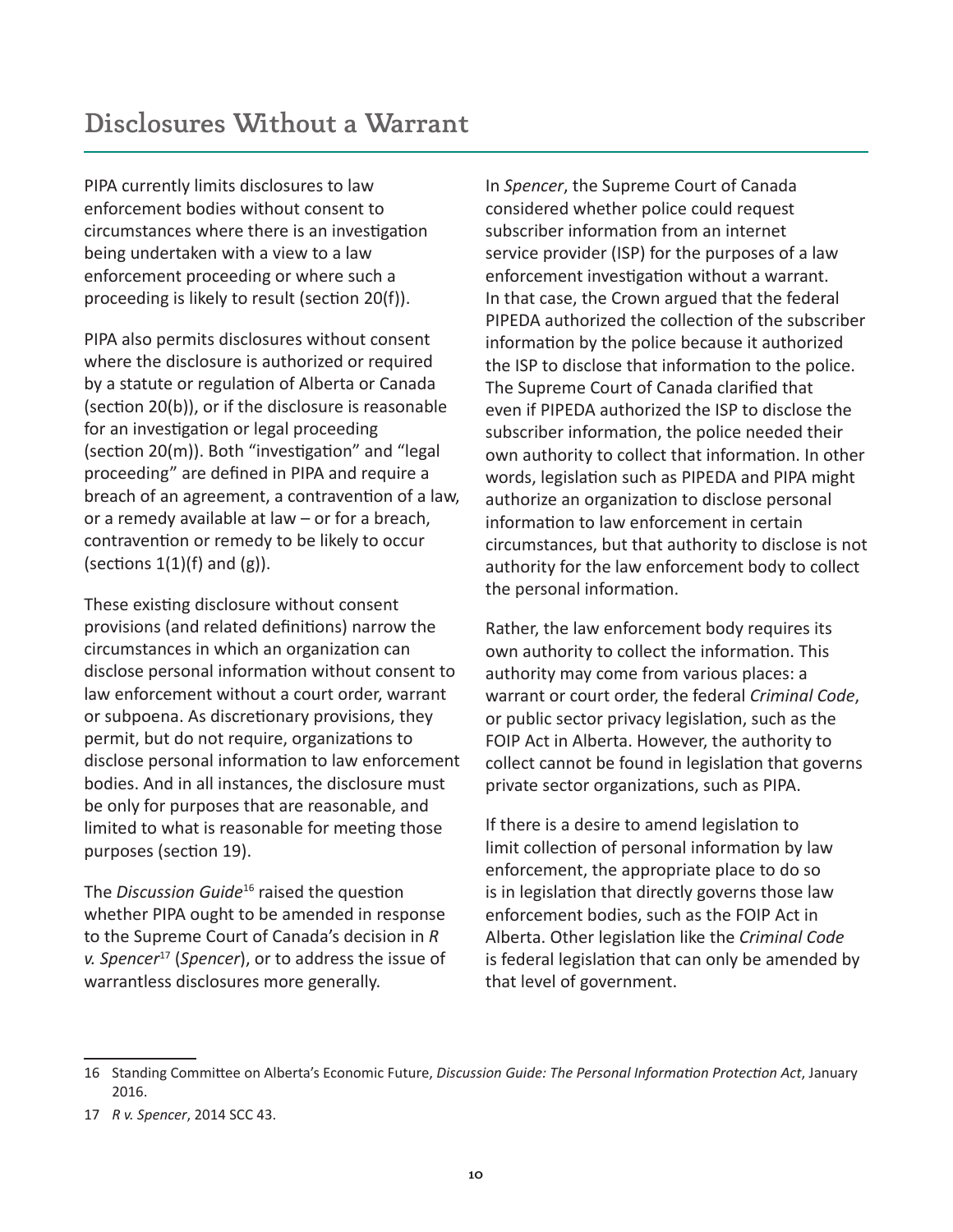Further, while concerns about the amount and extent of information disclosed by organizations to law enforcement are reasonable, organizations also have valid reasons for such disclosures, for example, reporting a possible crime or aiding an investigation. Not all collections of personal information by law enforcement require a warrant or court order; whether such a warrant or order is required will depend upon the circumstances of the collection and type of information being sought. It is the responsibility of the law enforcement body to know whether it is authorized to collect personal information from an organization (or any other source).

When considering a warrantless request from law enforcement for personal information, organizations should, as part of their due

diligence, ask the law enforcement body to identify its authority for making the request.

PIPA's existing provisions for disclosure without consent to law enforcement bodies are working well. They provide organizations with the flexibility to protect personal information in their custody or under their control, and to disclose to law enforcement where circumstances call for doing so.

## Recommendation

**3. That no changes be made to PIPA's disclosure without consent provisions pertaining to disclosures without a warrant.**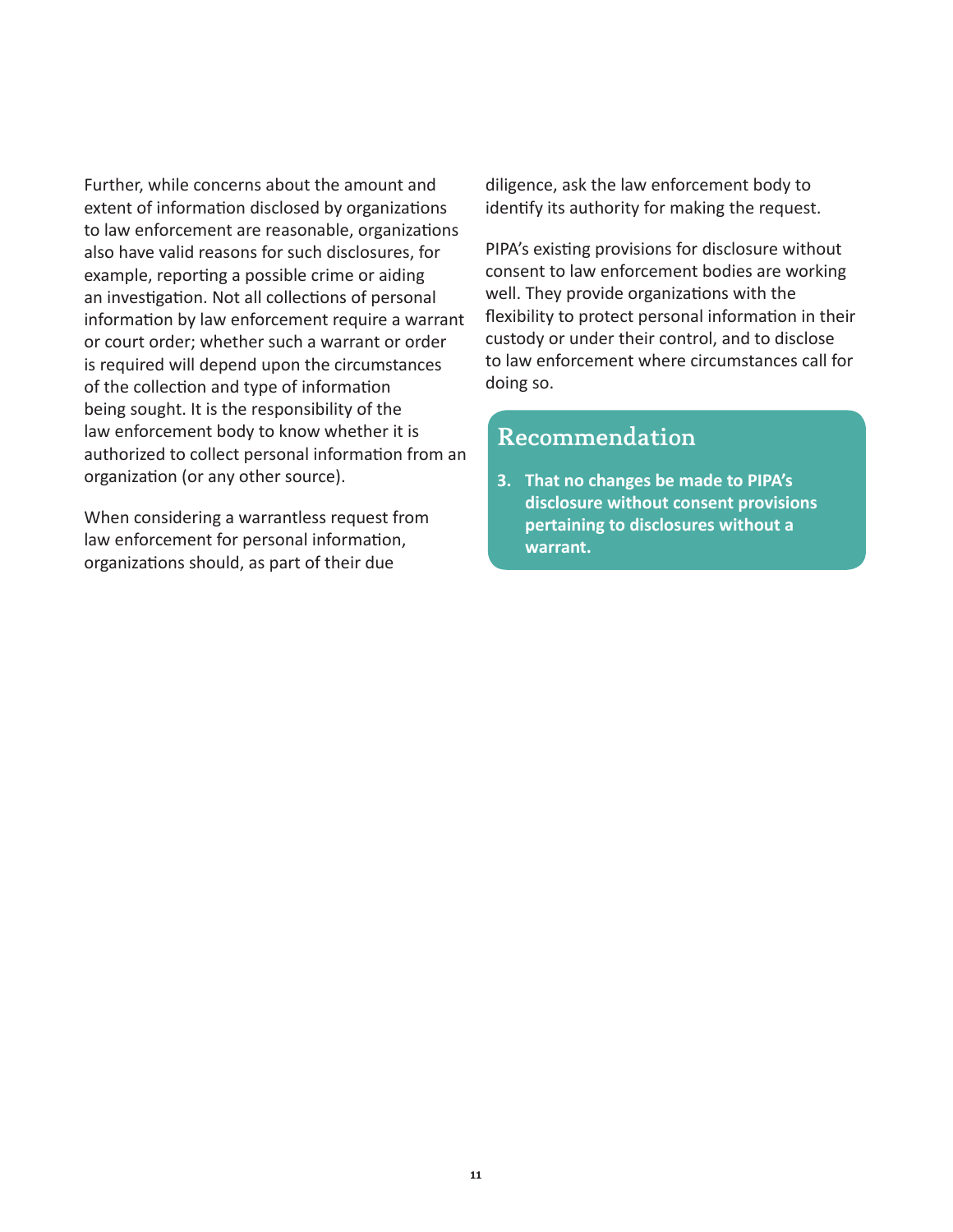# <span id="page-13-0"></span>Transparency Reports

At its very core, PIPA balances the right of an individual to have his or her personal information protected and an organization's need to collect, use and disclose personal information for reasonable purposes.

An individual exercises control over his or her own personal information by deciding which organization can have his or her personal information and for what purposes. When organizations are able to collect, use or disclose that personal information for other purposes without consent, the loss of individual control is mitigated by an organization's obligation to be open, transparent and accountable for the personal information in its custody or under its control.

There has been an increasing reliance by government agencies,<sup>19</sup> and particularly law enforcement, on personal information collected by private businesses about their customers and clients. Information may be disclosed by the private organizations without consent as a result of judicial warrants or legislative requirements, to assist with investigations or emergency situations, or on a voluntary basis. Familiar examples of disclosures of customer or client information to law enforcement or government agencies include disclosures by telecommunications

*"[W]hile it can be confidently stated that governments are seeking and obtaining far more access to personal data contained in company hands than has formerly been the case, the precise extent of that access is somewhat unclear. It is within this context that transparency reporting may have a useful role to play."*

> - International Working Group on Data Protection in Telecommunications<sup>18</sup>

companies; disclosures by banks, money services businesses and real estate brokers to deter money laundering;<sup>20</sup> disclosures of patron information by Alberta bars to peace officers upon request; $^{21}$  and disclosures by pawnbrokers.<sup>22</sup>

The significant privacy concerns and lack of transparency around such disclosures has led to several recent initiatives:

Some Canadian, US and global private sector organizations have begun publishing

22 See *Business Watch International Inc. v. Alberta (Information and Privacy Commissioner)*, 2009 ABQB 10.

<sup>18</sup> *Working Paper on Transparency Reporting: Promoting accountability when governments access personal data held by companies* (April 2015) [https://datenschutz-berlin.de/attachments/1118/675.50.14.pdf?1435752521.](https://datenschutz-berlin.de/attachments/1118/675.50.14.pdf?1435752521)

<sup>19</sup> See Office of the Information and Privacy Commissioner of Alberta, *Deputizing the Private Sector: Requiring the Collection of Personal Information by Non-Government Entities for Law Enforcement or Other Purposes*, May 2015 [https://www.oipc.ab.ca/media/387467/report\\_deputizing\\_private\\_sector\\_may2015.pdf](https://www.oipc.ab.ca/media/387467/report_deputizing_private_sector_may2015.pdf).

<sup>20</sup> *Proceeds of Crime (Money Laundering) and Terrorist Financing Act*, SC 2000, c 17, [http://laws-lois.justice.gc.ca/eng/](http://laws-lois.justice.gc.ca/eng/acts/P-24.501/) [acts/P-24.501/.](http://laws-lois.justice.gc.ca/eng/acts/P-24.501/)

<sup>21</sup> *Gaming and Liquor Act*, RSA 2000, c G-1; see also Office of the Information and Privacy Commissioner of Alberta and Alberta Gaming and Liquor Commission, *Guidelines for Licensed Premises: Collecting, Using and Disclosing Personal Information of Patrons* [https://www.oipc.ab.ca/media/383672/guide\\_guidelines\\_for\\_licensed\\_premises\\_2009.pdf](https://www.oipc.ab.ca/media/383672/guide_guidelines_for_licensed_premises_2009.pdf).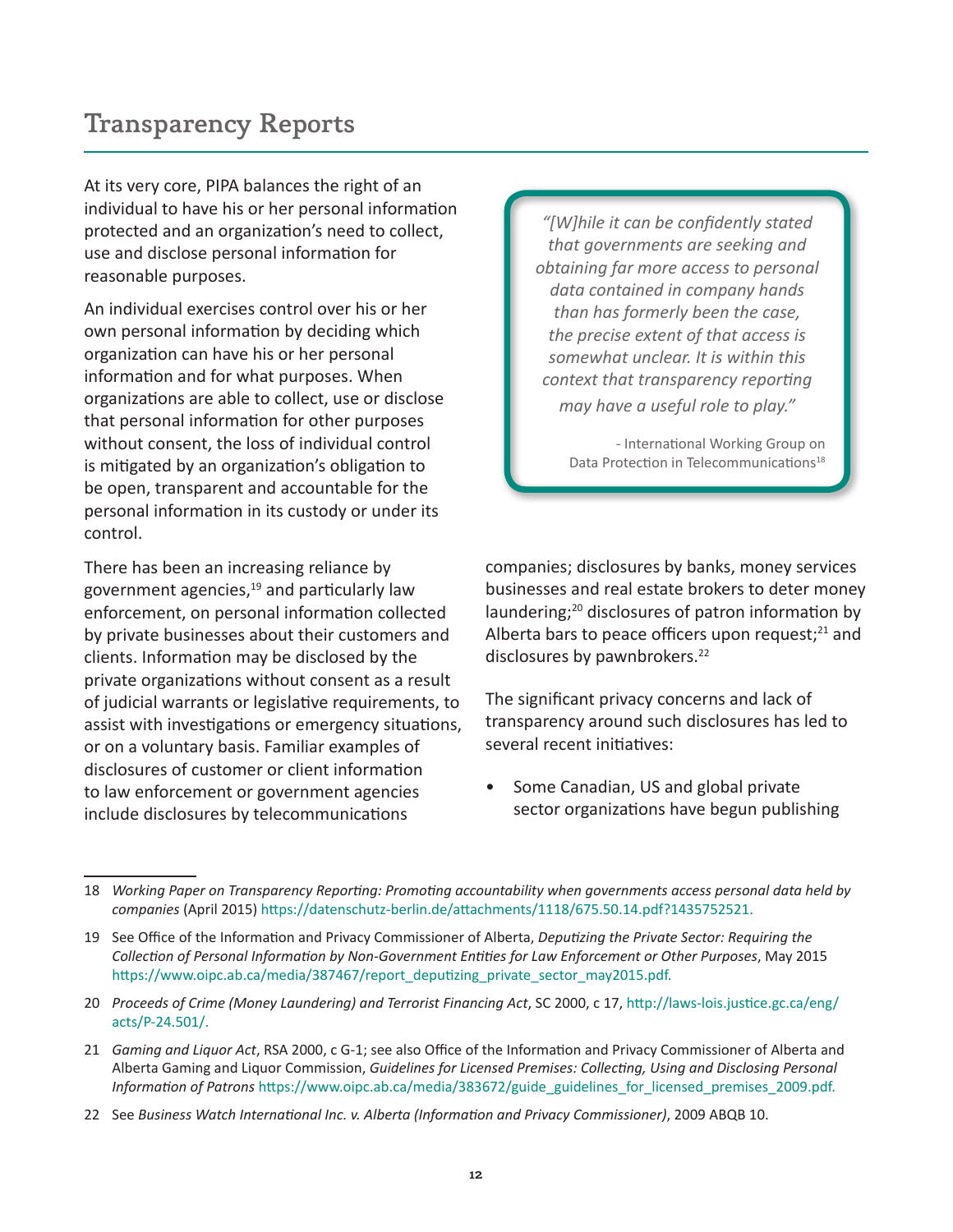transparency reports voluntarily.<sup>23</sup>

- Since 2009, the Office of the Privacy Commissioner of Canada (OPC) has advocated for a reporting regime on personal information disclosures to government by commercial organizations. In 2015, the OPC issued a comparative analysis of transparency reporting by private sector companies.<sup>24</sup>
- In 2015, the Alberta OIPC commissioned an independent research paper, *Deputizing the Private Sector: Requiring the Collection of Personal Information by Non-Government Entities for Law Enforcement or Other Purposes*, to bring awareness to the subject.<sup>25</sup>
- In its 2014-15 review of British Columbia's PIPA, the Legislative Assembly Special Committee supported the position of the Information and Privacy Commissioner of British Columbia and recommended that organizations be required to document and publish transparency reports of disclosures made without consent.26
- In June 2015, Industry Canada (now Innovation, Science and Economic Development Canada) issued voluntary transparency reporting guidelines for private organizations.<sup>27</sup>

• In October 2015, the International Conference of Data Protection and Privacy Commissioner Offices issued a resolution calling on commercial organizations to maintain consistent records of government requests for access to customer and employee information and publish transparency reports outlining the number, nature and legal basis for those requests.28

PIPA requires organizations to be open and transparent about their policies and practices with respect to their management of the personal information of their customers, clients and employees (section 6). Organizations are also accountable for the personal information in their custody or under their control (section 5). While individuals have the right under PIPA to request information about how their personal information is and has been used by an organization and to whom it is being and has been disclosed (section 24(1.2)), there is no way for citizens in general, or the OIPC, to know the number, scale, frequency of, or reasons for disclosures without consent by private sector organizations to government or law enforcement agencies for non-business purposes. (By not knowing beforehand the frequency

<sup>23</sup> Google<www.google.com/transparencyreport>; Apple<http://www.apple.com/ca/privacy/transparency-reports/>; Microsoft [https://www.microsoft.com/about/business-corporate-responsibility/transparencyhub/;](https://www.microsoft.com/about/business-corporate-responsibility/transparencyhub/) Rogers [http://www.](http://www.rogers.com/cms/pdf/en/2014-Rogers-Transparency-Report.pdf) [rogers.com/cms/pdf/en/2014-Rogers-Transparency-Report.pdf](http://www.rogers.com/cms/pdf/en/2014-Rogers-Transparency-Report.pdf); Telus [http://sustainability.telus.com/en/business\\_](http://sustainability.telus.com/en/business_operations_and_ethics/governance_and_disclosure/transparency/) [operations\\_and\\_ethics/governance\\_and\\_disclosure/transparency/](http://sustainability.telus.com/en/business_operations_and_ethics/governance_and_disclosure/transparency/); TekSavvy Solutions Inc. [https://teksavvy.com/en/](https://teksavvy.com/en/why-teksavvy/policies/legal-stuff/transparency-report) [why-teksavvy/policies/legal-stuff/transparency-report](https://teksavvy.com/en/why-teksavvy/policies/legal-stuff/transparency-report); Sasktel [http://www.sasktel.com/about-us/company-info/; MTS](http://www.sasktel.com/about-us/company-info/; MTS Allstream http://about.mts.ca/investors/governance/)  [Allstream http://about.mts.ca/investors/governance/;](http://www.sasktel.com/about-us/company-info/; MTS Allstream http://about.mts.ca/investors/governance/) Wind [http://www.windmobile.ca/docs/default-source/default](http://www.windmobile.ca/docs/default-source/default-document-library/2014-transparency-report-wind-mobileABF7DF074C25.pdf)[document-library/2014-transparency-report-wind-mobileABF7DF074C25.pdf](http://www.windmobile.ca/docs/default-source/default-document-library/2014-transparency-report-wind-mobileABF7DF074C25.pdf).

<sup>24</sup> Office of the Privacy Commissioner of Canada, *Transparency Reporting by Private Sector Companies: Comparative Analysis* [https://www.priv.gc.ca/information/research-recherche/2015/transp\\_201506\\_e.asp](https://www.priv.gc.ca/information/research-recherche/2015/transp_201506_e.asp).

<sup>25</sup> Ibid.

<sup>26</sup> *Report of Special Committee to Review the Personal Information Protection Act*, February 2015.

<sup>27</sup> See <http://www.ic.gc.ca/eic/site/smt-gst.nsf/eng/sf11057.html>.

<sup>28</sup> See [https://icdppc.org/wp-content/uploads/2015/02/Resolution-on-Transparency-Reporting.pdf.](https://icdppc.org/wp-content/uploads/2015/02/Resolution-on-Transparency-Reporting.pdf)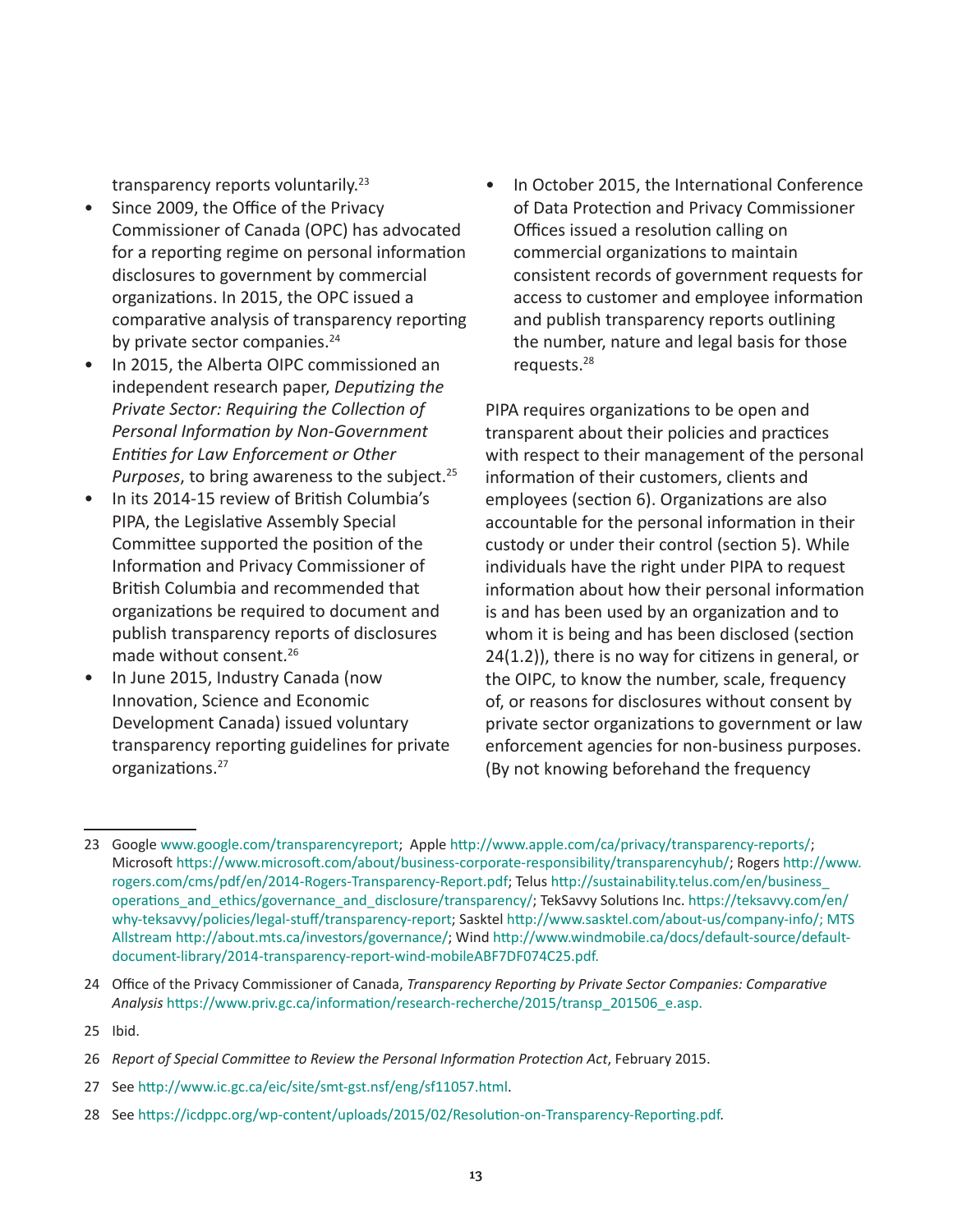with which their information is disclosed to government and law enforcement authorities, individuals are not able to make an informed decision as to whether to do business with that organization.)

Greater transparency and accountability in this area, as well as enhanced trust with customers and employees, would be achieved through periodic publication of transparency reports about disclosures to government and law enforcement agencies for non-business purposes. While some organizations may voluntarily publish transparency reports, prescribing the details of such reports ensures consistent and comparable data. The method of public reporting should be flexible to meet the nature of the organization's business; for example, reports could be posted on the organization's website.

### Recommendation

- **4. That PIPA be amended to address publication of transparency reports. Amendments should consider:** 
	- **• whether the reports should be limited to disclosures upon request of law enforcement or government agencies, or include disclosures made pursuant to legislation or on a voluntary basis;**
	- **• the intervals for reporting; and**
	- **• the minimum elements to be reported, such as the number and nature of the requests or disclosures, the legal authority for the request or disclosure, the response to requests (e.g. fulfilled, rejected, challenged), and the number of individuals or accounts involved.**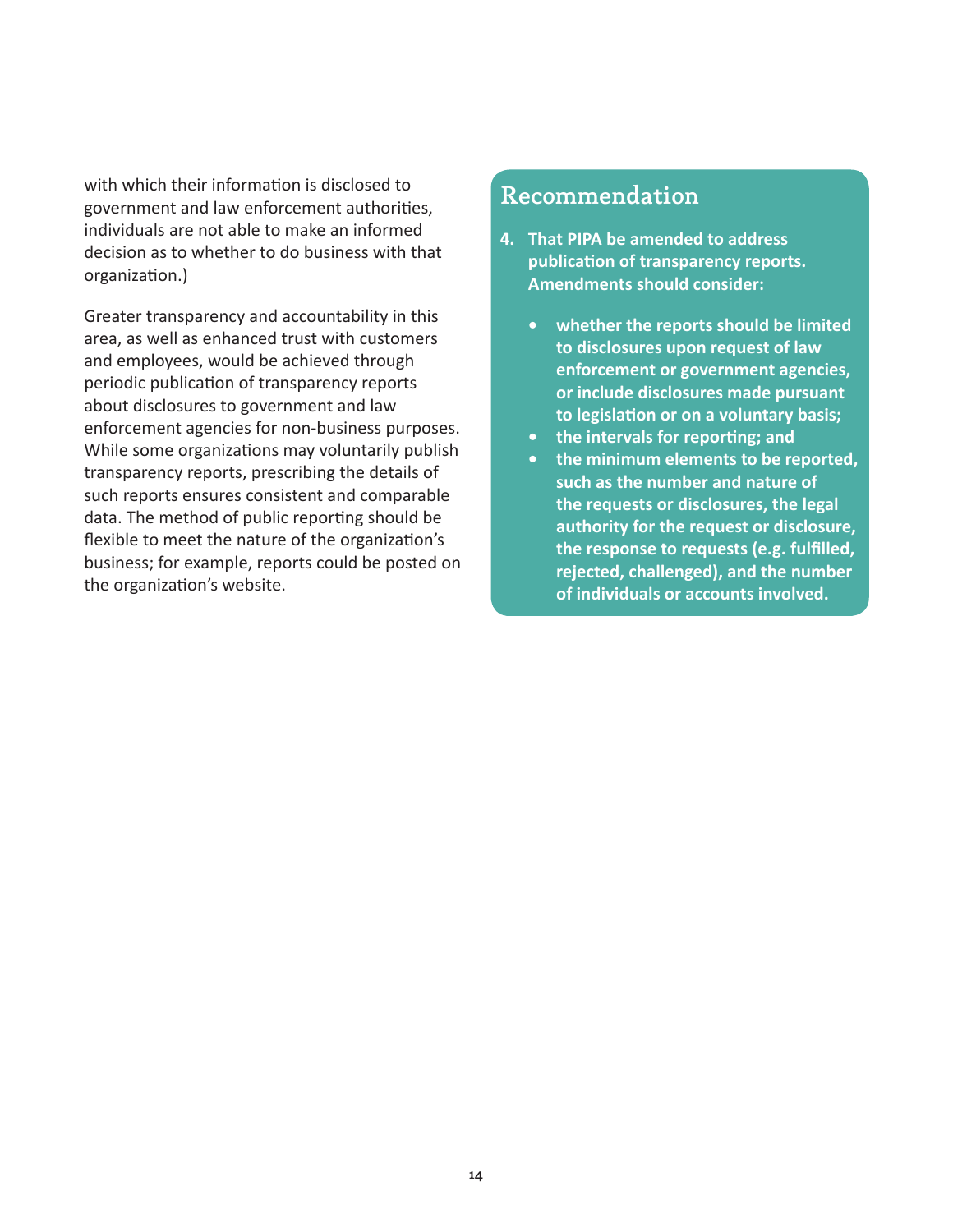<span id="page-16-0"></span>In considering whether the current collection, use and disclosure provisions of PIPA that relate to trade unions are appropriate, it is important to keep in mind that PIPA does not limit expression except insofar as an organization uses individuals' personal information (without consent) – beyond this, PIPA has no effect on what trade unions may say.

In its decision in *Alberta (Information and Privacy Commissioner) v. United Food and Commercial Workers, Local 401*, the Supreme Court of Canada said that PIPA had a defect which needed to be legislatively remedied. The defect was the absence of a mechanism for balancing a union's constitutional right of free expression with the privacy interests protected by PIPA.29

The Alberta Legislature amended PIPA in a way that balances trade unions' rights of free expression and individuals' privacy interests.

As part of this review of PIPA, parties may propose that particular categories of organizations (e.g. trade unions, but possibly other categories of organizations which called for similar expressive rights) be exempted from PIPA entirely.

If an exemption from the Act for any particular category of organization were put in place, the result would completely change the approach of the Act from one of prohibiting unauthorized collection, use and disclosure of personal information to one of removing any constraints for a particular category of organizations, leaving them free to collect, use or disclose

any individual's personal information at will, regardless of any consequences to their privacy or to themselves.

If this course were taken, an individual whose information was collected, for example by a trade union, would have no mechanism (except possibly an injunction or a civil suit – though there is currently no tort of invasion of privacy recognized in Alberta) by which to ensure his or her personal information was collected, used and disclosed only for reasonable trade union purposes, having regard to the nature of the information, its sensitivity, and the potential of harm to the individual from its use and dissemination.

Similarly, an individual would have no way to ensure his or her personal information was used and/or further disseminated in a reasonable manner having regard to these same considerations. For example, it might not be reasonable to post highly sensitive personal information where it might permanently remain on the internet to achieve some relatively minor trade union purpose, or where the information was of minor importance in achieving that purpose; however, the individual whose information it was would have no way to prevent this nor any recourse if it happened.

Permitting such a result would not ensure proportionality between the expressive goals of the organization and the protection of the individual's privacy, such as was contemplated by the Supreme Court of Canada when it spoke of balancing these factors.

<sup>29</sup> *Alberta (Information and Privacy Commissioner) v. United Food and Commercial Workers, Local 401*, 2013 SCC 62 at para 25.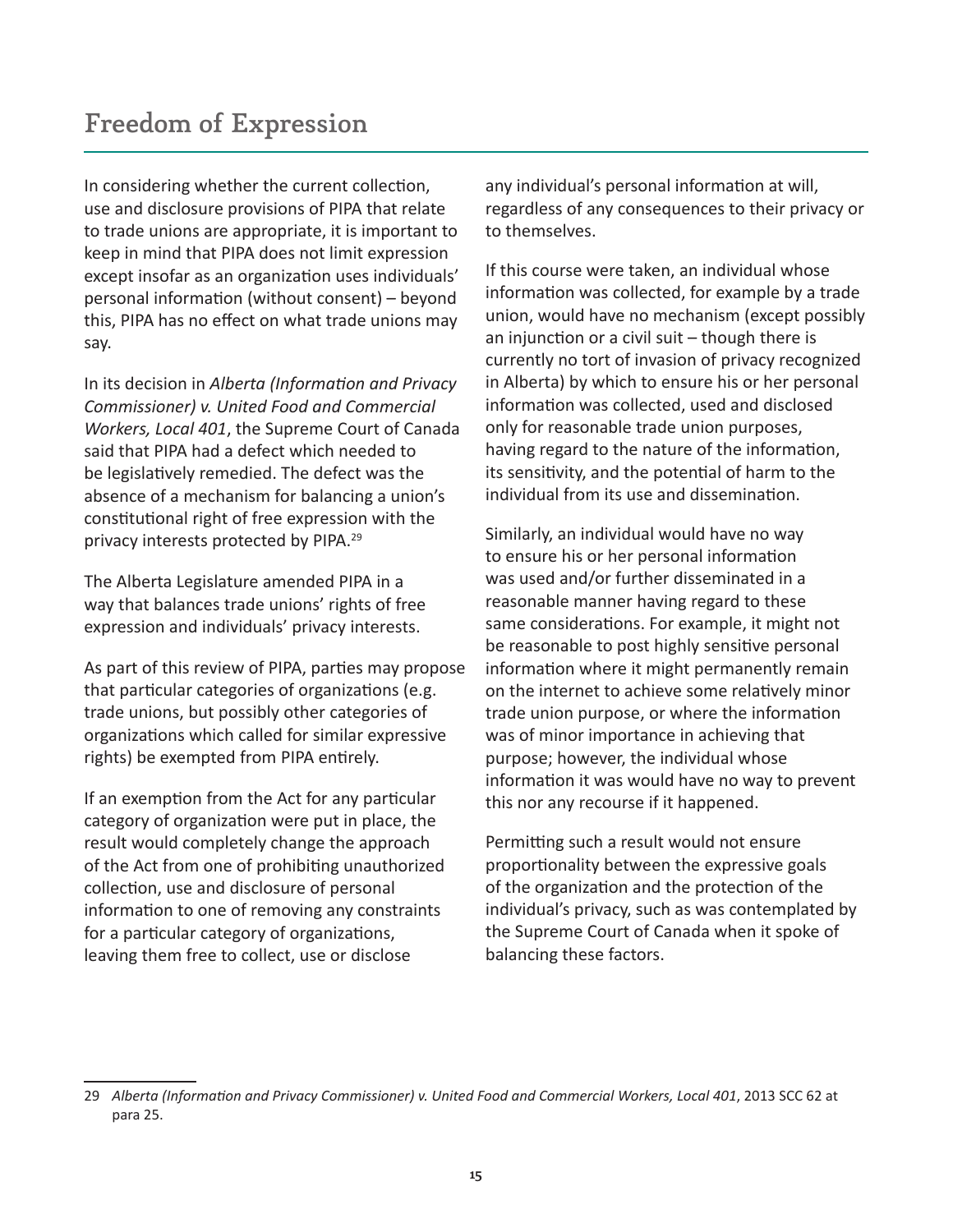Another important consideration is that, if exempted, other provisions of PIPA would not apply to those organizations.

For example, once an organization has collected personal information, section 34 of PIPA imposes an obligation on the organization to safeguard that information against risks of unauthorized access, collection, use, disclosure, modification or destruction. Organizations must destroy information in a secure manner or render it non-identifying when it is no longer reasonably required for legal or business purposes (section 35).

Organizations are also required by PIPA to report privacy breaches to the Commissioner and ultimately to notify affected individuals where there is a real risk of significant harm to individuals as a result of the loss, or unauthorized access or disclosure of personal information in the organization's control (sections 34.1 and 37.1).

Under PIPA, individuals also have the right to request access to their own personal information held by an organization, to request correction of that information, and to ask how the organization is using their personal information and to whom it has been disclosed. They may ask the Commissioner to review the organization's response to their request and can complain to the Commissioner about the improper collection, use or disclosure of their personal information.

Exempting any particular category of organizations from PIPA would remove these important privacy protections for personal information in the custody or under the control of the exempted organization and eliminate the rights given to individuals under the Act.

The OIPC offers no view as to whether there are any other categories of organizations whose expressive rights merit special protection under the Act; any such organizations may identify themselves, and explain the circumstances under which their expressive rights should override the personal privacy interests of individuals.

### Recommendation

**5. At this time, the OIPC is not recommending any additional changes to PIPA concerning freedom of expression. However, should the committee identify any organizations as needing a special provision for their expressive rights then the OIPC recommends those organizations should be included within the scope of a provision that provides for the balancing of the purposes of the expression with the privacy interests of individuals.**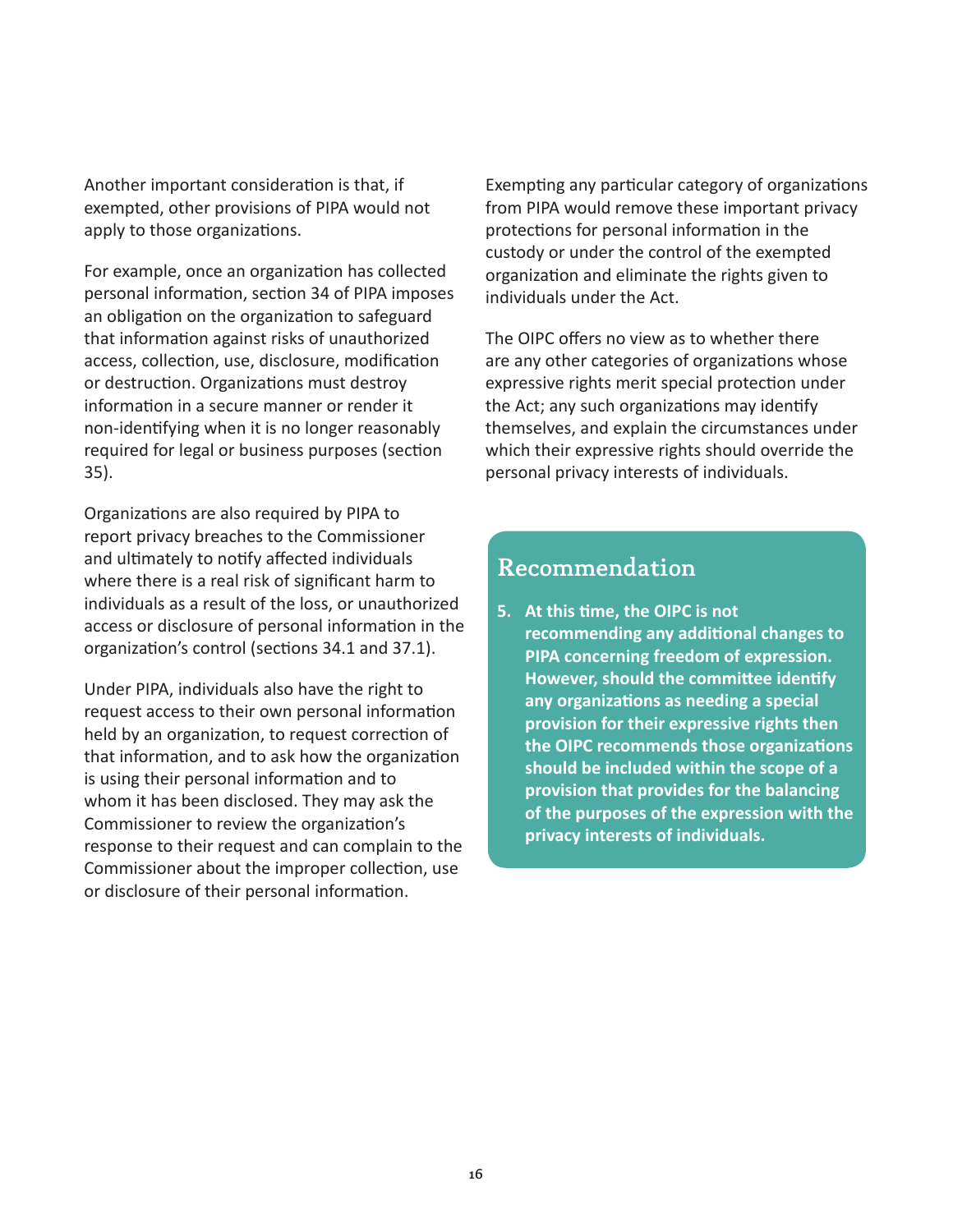<span id="page-18-0"></span>PIPA requires organizations to protect personal information in their custody or control by making reasonable security arrangements against risks such as unauthorized access, collection, use, disclosure, copying, modification, disposal or destruction (section 34). A privacy breach occurs when an organization's security arrangements fail, and there is an incident involving the loss of or unauthorized access to, or disclosure of personal information (section 34.1(1)).

Unfortunately, breaches involving personal information have become increasingly common over the last decade. In fact, on most days, some high-profile breach or another is widely reported in the media; many more breaches do not make headlines.

On May 1, 2010, as a result of the last PIPA Review, Alberta became the first jurisdiction in Canada to require organizations to report breaches to the Commissioner where there exists a "real risk of significant harm" to an individual as a result of the loss or unauthorized access to or disclosure of personal information (section 34.1(1)).

An individual who becomes a victim of a breach may be subject to a wide variety of "significant harms", including: identity theft, financial loss, humiliation, damage to reputation or relationships, loss of employment, business or professional opportunities, negative effects on a credit record, damage to or loss of property, and even bodily harm.

A "real risk" means the likelihood that the harm will result is more than mere speculation or conjecture; there must be a cause and effect relationship between the breach incident and the possible harm. It is an offence for an organization to fail to report a personal information breach to the Commissioner where there is a real risk of

significant harm to affected individuals (section 59(1)(e.1)). The Commissioner has the power to require an organization to notify affected individuals of the breach (section 37.1(1)).

The primary purpose of data breach notification and reporting is to ensure that affected individuals are informed of incidents so that they can take steps to protect themselves against harm. Breach notification also provides an incentive for organizations to implement and update safeguards for the personal information in their control.

Since PIPA's mandatory breach notification provisions came into force, the Commissioner has made publicly available all decisions where a real risk of significant harm was identified and notification to individuals was required. Some of the recent privacy breaches and trends discussed in the OIPC's 2014-15 Annual Report are highlighted below:

- **• Human error** this includes inappropriate storage or disposal of personal information, and emails or faxes sent to the wrong person.
- **• Insider misuse of personal information** although many organizations have reasonable security arrangements in place to protect personal information against outside threats, they remain vulnerable to internal threats. The best defence against insider misuse includes access controls that limit users' ability to access personal information to their business need to know, coupled with an audit program to ensure employees are following the organization's rules.
- **• Malware, hacking and e-commerce** Malicious software and hacking continues to be a significant cause of privacy breaches Recent breaches reported to the Commissioner by online retailers involved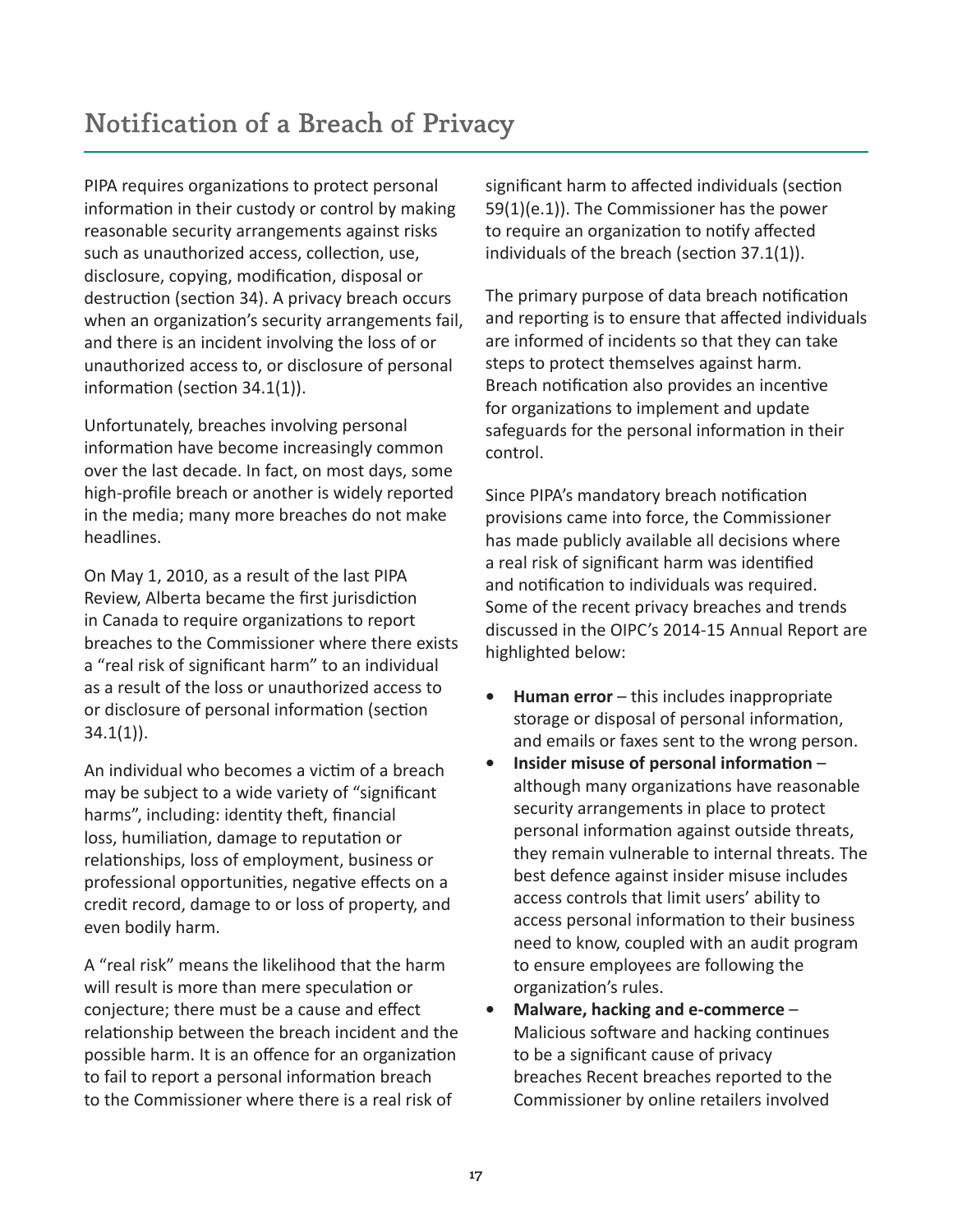credit card payment information being exposed to unknown parties over lengthy periods.

- **• Social engineering** this refers to deceiving users or administrators of computer systems into revealing confidential information.
- **• Failure to wipe hard drives** despite previous Investigation Reports and guidance from the Commissioner's office, too many organizations still do not pay proper attention to securely deleting media before it is disposed of or resold.

Generally, the breach notification provisions in PIPA appear to be working well. In practice, the Commissioner has found that many organizations have already notified, or are in the process of notifying affected individuals when they report a breach to the office under PIPA.

The number of reported breaches has increased over the last few years, although it is unknown whether this is due to an increase in the number of incidents, or better awareness of the duty to report to the Commissioner, (or, most likely, both). To date, since the provisions came into force, approximately 550 breaches have been reported to the Commissioner.

The Commissioner does not have jurisdiction over all of the breaches reported to the OIPC, and not all of the breaches reported to the Commissioner pose a real risk of significant harm. Some organizations may choose to report to the Commissioner out of an abundance of caution, or in cases where they are not sure whether there is a real risk of significant harm. The Commissioner reviews all reported breaches to assess whether

the Commissioner has jurisdiction, and if so, whether notification is required. Approximately 54% of the reported breaches where the Commissioner has jurisdiction, pose a real risk of significant harm to affected individuals.

Alberta's PIPA has set an example for the rest of Canada. In the recent legislative reviews of British Columbia's PIPA, and the federal PIPEDA, recommendations were made to add breach reporting provisions similar to Alberta's. In particular, both regimes have set the breach reporting threshold to be the same as Alberta's: a "real risk of significant harm". PIPEDA's breach reporting provisions, outlined in the *Digital Privacy Act* 30, will come into effect once regulations are finalized. Organizations subject to PIPEDA will be required to notify individuals and report to the Commissioner all breaches where it is reasonable to believe the breach creates a real risk of significant harm to the individual. The recommendations made by British Columbia's Special Committee to Review PIPA have not yet been drafted into legislation.

As stated above, the breach notification provisions are working well; however, there is a recurring issue concerning the relationship between an organization and its service providers. Under PIPA, it is the organization with control of the personal information that is required to report a breach to the Commissioner, and ultimately notify individuals, of privacy breaches where the breach creates a real risk of significant harm to individuals. However, it is often the case that a service provider to the organization has personal information in its custody (e.g. outsourced payroll services) but not under its control.

<sup>30</sup> *Digital Privacy Act*, S.C. 2015, c. 32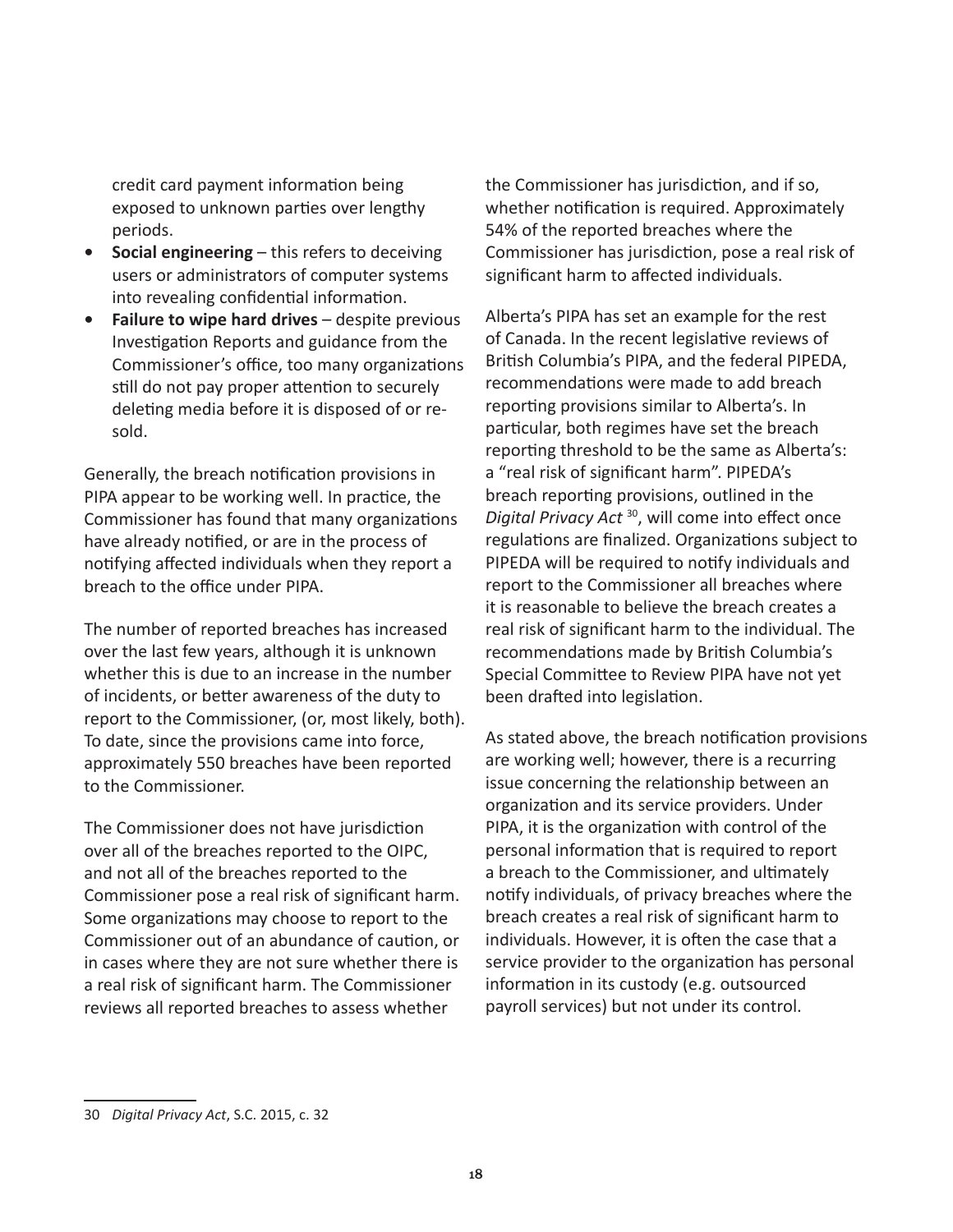Control rests with the principal organization to which it is providing the service. Absent a contractual provision with an organization, service providers have no obligation to report a privacy breach to the principal organization when an incident occurs. This can result in the principal organization not finding out about a breach, or in some cases finding out about a breach long after it has occurred. In such cases, there is a delay in notification or no notification at all to the Commissioner and the individuals who are facing a real risk of significant harm.

A requirement under PIPA for service providers (those organizations with personal information in their custody but not their control), to report a breach to the organization with control of the personal information would resolve this issue. A similar amendment to HIA was included in the *Statutes Amendment Act, 2014* 31 where affiliates are required to notify custodians of any loss of or unauthorized access to or disclosure of individually identifying health information (provisions not yet in force).

# Recommendations

- **6. That PIPA be amended to require organizations having personal information in their custody to notify the organization having control of the same personal information, without unreasonable delay, of any incident involving the loss of or unauthorized access to or disclosure of personal information.**
- **7. That the** *PIPA Regulation* **be amended to require organizations to provide information to the Commissioner about the relationship with a service provider when a service provider is involved in a breach incident.**

<sup>31</sup> *Statutes Amendment Act, 2014*, S.A. 2014, c. 8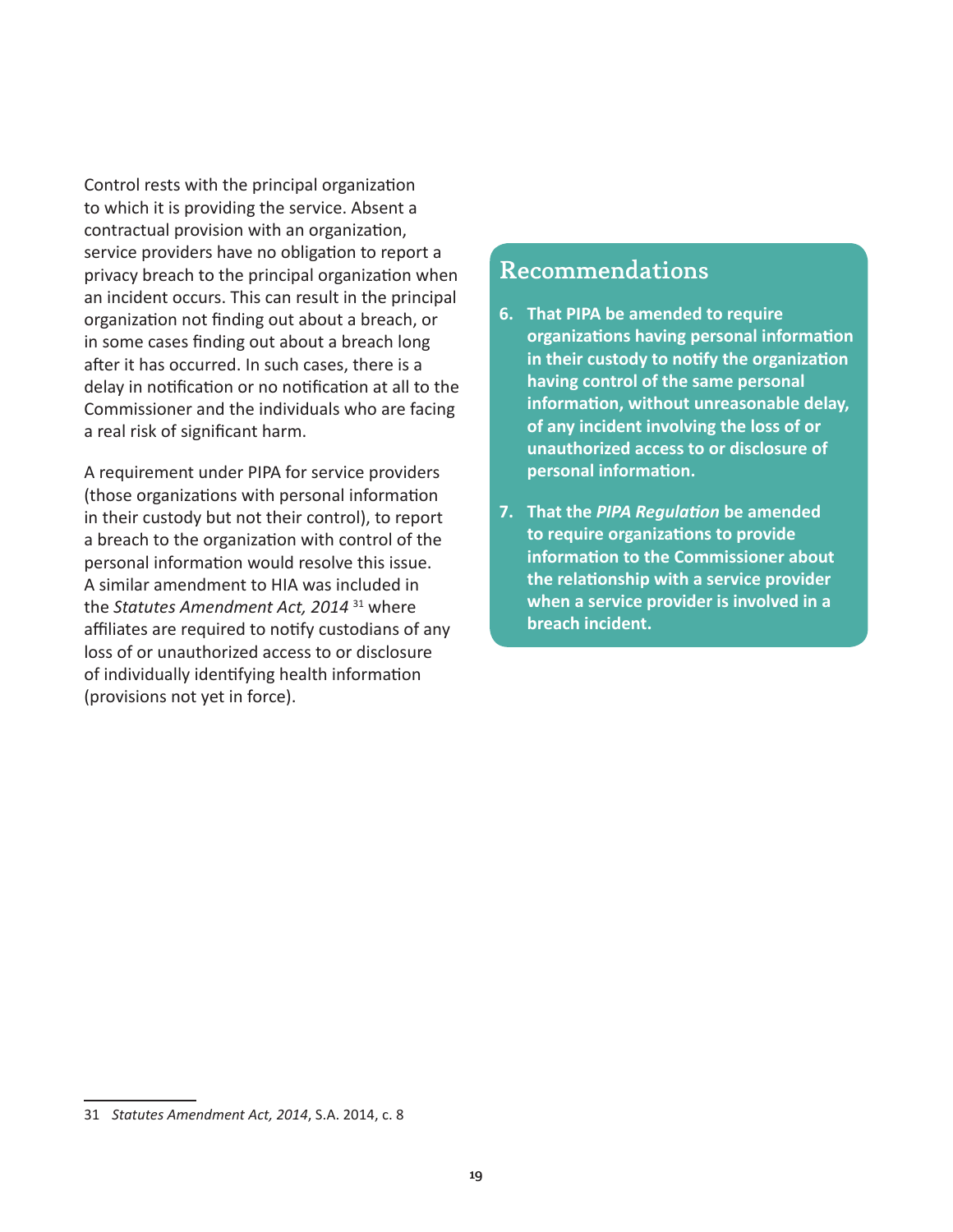# <span id="page-21-0"></span>Solicitor-Client Privilege

Solicitor-client privilege has become a critically important issue before the Commissioner's office.

Although the OIPC is not recommending any changes to PIPA at this time, background information is being provided so the Committee can better understand this issue and the Commissioner's concerns.

#### **Background**

Solicitor-client privilege applies to communications between a lawyer and a client, where legal advice is sought or given and is intended to be confidential. The purpose of solicitor-client privilege is to promote full and open communications between a lawyer and his or her own client. Generally, information that is protected by solicitor-client privilege is not admissible as evidence in proceedings and is not required to be disclosed.

#### **PIPA and Solicitor-Client Privilege**

Under PIPA, individuals have a general right of access to their own personal information, subject to exceptions and taking into account what is reasonable. For example, an organization may, but is not required to, refuse to provide access to personal information if "the information is protected by any legal privilege" (PIPA, section 24(2)(a)). This discretionary exception to disclosure under section 24(1)(a) includes information protected by solicitor-client privilege. If an organization applies an exception to disclosure, such as solicitor-client privilege, to the personal information being requested, the individual requesting access can ask the Commissioner to review whether the organization properly applied the exception.

The power of the Commissioner to review an organization's response to an access request is among the Commissioner's most important functions. PIPA is based on the concept that an individual has the right to control his or her own personal information, and the access rights enshrined in PIPA allow individuals to exercise this right of control. Access allows an individual to know what personal information an organization has about them. When an organization applies an exception, the Commissioner must have the ability to review the records being withheld from an individual.

Under PIPA, an individual is entitled to access only his or her personal information. In many cases, the information in a lawyer's file is not about an individual and is therefore not personal information and not subject to an access request. Commissioner's orders have confirmed this. There is no reason for an organization to rely on solicitor-client privilege to withhold information that an individual has no right to access to begin with.

In those cases where records are subject to an access request, experience has shown that organizations' claims of solicitor-client privilege are not always correct. In many cases, the Commissioner can make a determination as to whether the exception applies based on evidence from the organization about the record, but sometimes it is necessary for the Commissioner to review the record itself to determine whether an exception has been properly claimed.

The Commissioner's power to review records is set out in section 38(2) of PIPA under which "the Commissioner may require any record to be produced" and "may examine any information in a record". Section 38(3) of PIPA requires an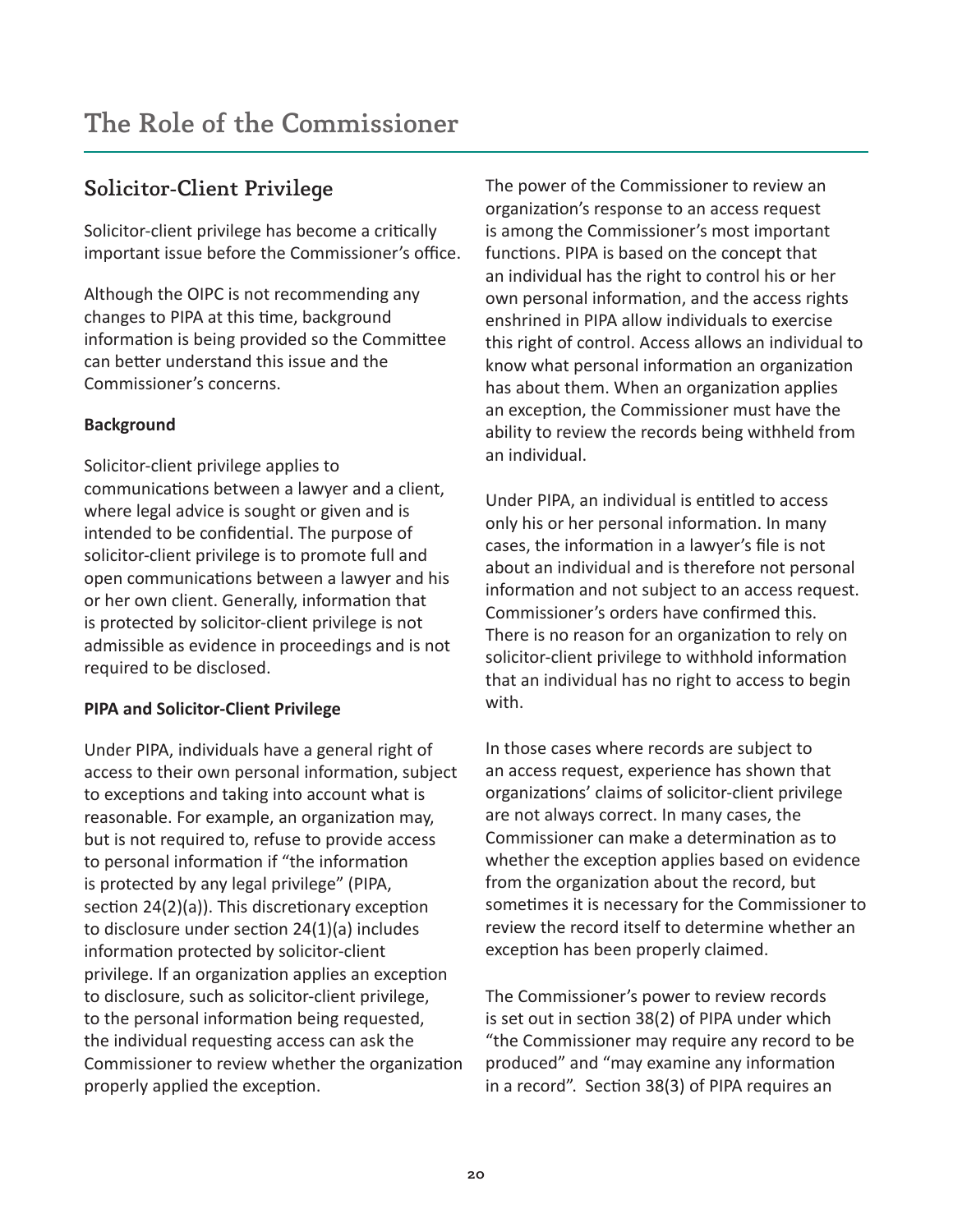organization to produce a requested record to the Commissioner, "notwithstanding any other enactment or any privilege of the law of evidence". This phrase: "any privilege of the law of evidence" is used in many other access and privacy statutes in Canada.32

Until recently, courts across Canada had consistently held that "any privilege of the law of evidence" included solicitor-client privilege.<sup>33</sup> The Alberta Court of Appeal, however, in *University of Calgary v. JR*, 34 held that "any privilege of the law of evidence" did not include solicitor-client privilege. The Supreme Court of Canada granted the Commissioner leave to appeal the decision, and the case is currently scheduled to be heard on April 1, 2016.

As a result of the Court of Appeal's decision, there is a growing trend before the Commissioner's office where organizations withhold records at issue in an access request on the ground that they are solicitor-client privileged. The organizations

then refuse to provide any further information about the records and refuse to let the Commissioner review the records to determine whether the exception has been properly applied. Accordingly, other than an organization's own assertion, there is no way to determine whether the exception has been properly applied. This has led to a growing number of cases where the Commissioner must issue a formal Notice to Produce the records at issue to an organization, and a growing number of cases ending up before the courts as organizations seek judicial review of the Notices to Produce.

Where it is necessary to review a record, the Commissioner will review it *only* to determine whether the privilege has been properly claimed; the Commissioner is not an interested party in the content of the records, other than to ensure that they are subject to the exception claimed. These records are not made public or put to any other purpose other than ensuring the privilege was properly claimed. Further, the Commissioner

- 32 **Alberta**: *Freedom of Information and Protection of Privacy Act*, RSA 2000, c. F-25, s. 56(3), and *Health Information Act*, RSA 2000 c H-5, s. 88(3).
	- **Federal (Canada)**: *Access to Information Act*, RSC 1985, c. A-1, s. 36(2), and *Privacy Act*, RSC 1985, c. P-21, s. 34(2) Both Acts refer to "any privilege under the law of evidence".

**British Columbia**: *Freedom of Information and Protection of Privacy Act*, RSBC 1996 c. 165, s. 44(3), and *Personal Information Protection Act*, SBC 2003, c. 63, s. 38(5), which refers to "any privilege afforded by the law of evidence"

**Manitoba**: *Personal Health Information Protection Act*, CCSM c. P33.5, s. 29(5), and *The Freedom of Information and Protection of Privacy Act*, CCSM c F175 s. 50(3).

**Ontario**: *Freedom of Information and Protection of Privacy Act*. 52(1), and *Municipal Freedom of Information and Protection of Privacy Act*, RSO 1990, c. M.56, s. 41(4). Both Acts state: "despite Parts II and III of this Act or any other Act or privilege".

**New Brunswick**: *Personal Health Information Privacy and Access Act*, SNB 2009, c P-7.05, s. 62, and *Right to Information and Protection of Privacy Act*, SNB 2009, c R-10.6, s. 62.

- 33 *District No. 49 (Central Coast) v. British Columbia (Information and Privacy Commissioner),* 2012 BCSC 427 at paras 49- 50 and 55; *Newfoundland Labrador (Information and Privacy Commissioner) v. Newfoundland and Labrador (Attorney General),* 2011 NLCA 69 at paras. 37 and 52; *University of Calgary v. JR,* 2013 ABQB 652 at paras. 226 – 229 (overturned at CA, infra; leave to appeal to SCC granted).
- 34 *University of Calgary v. JR,* 2015 ABCA 118.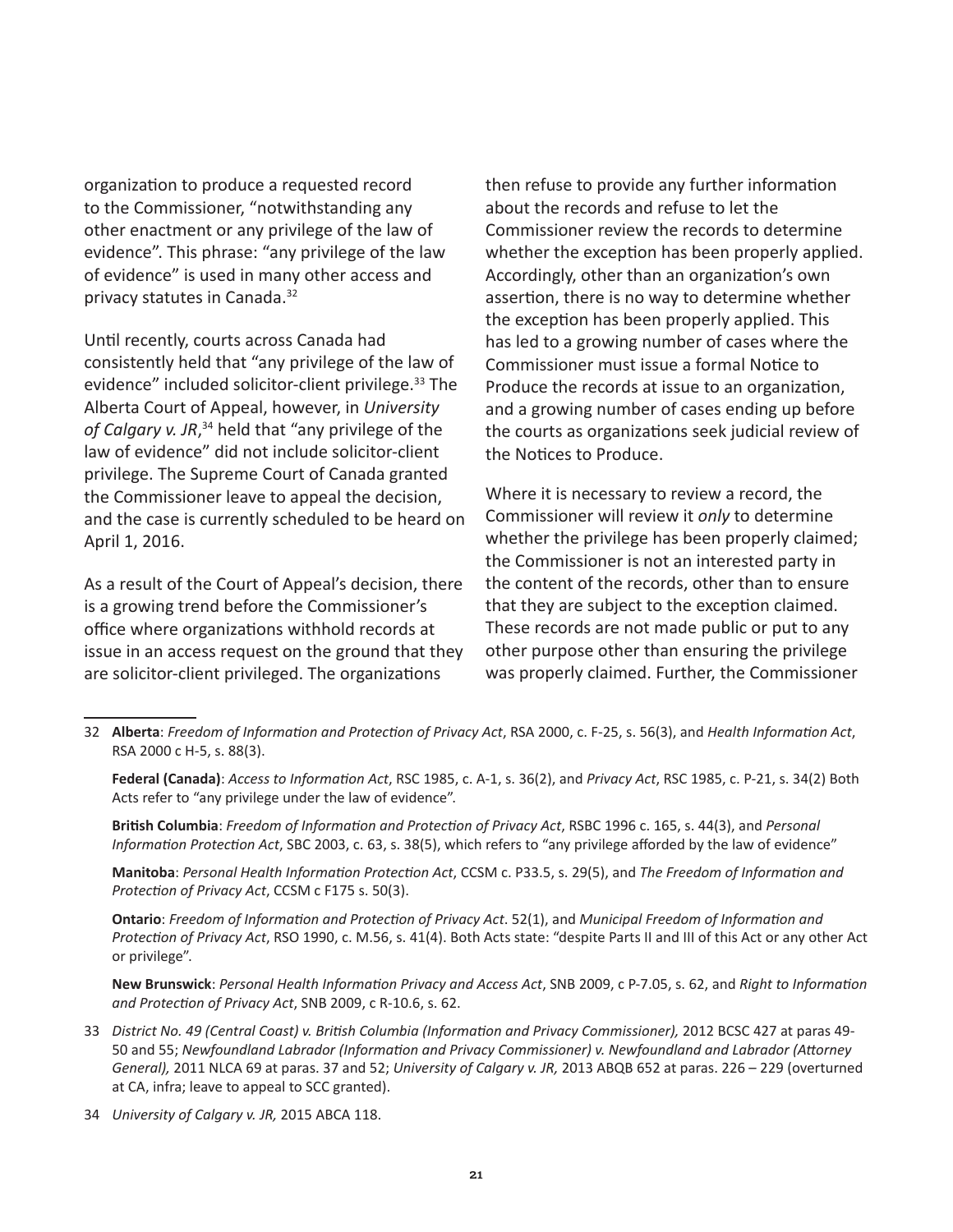does not request the production of records over which privilege has been claimed in every case; in fact, the Commissioner has developed a detailed *Solicitor-Client Privilege Adjudication Protocol*, which sets out numerous steps regarding information to be provided regarding a claim of privilege before the organization will be required to produce the actual records. The Commissioner will require production of the actual records only as a last resort if all other steps have failed.

If the Commissioner finds that a record over which a claim of privilege has been asserted is not actually privileged, the Commissioner does not disclose it. The Commissioner must return all records to the organization after they have been reviewed (PIPA, section 38(5)). Where an exception does not apply to a record, the Commissioner will order the organization to disclose the record to the Applicant, and this order is subject to judicial review if the organization disputes the Commissioner's decision.

In the 2006-07 review of PIPA, the Special Select Committee "appreciated that, without the ability to examine the records, the Commissioner cannot provide a complete review of an organization's

response to an access request."35 Two changes were made to the legislation to create certainty for organizations concerning the protection of solicitor-client privilege when privileged records are provided to the Commissioner:

- Section 38.1 of PIPA was added to confirm that legal privilege would not be affected by disclosing the information to the Commissioner; and
- Section 41(3.2) was added to confirm that the Commissioner shall not disclose information subject to solicitor-client privilege to the Minister of Justice or Solicitor General.

At this time, the OIPC is not recommending any additional changes to PIPA. The OIPC is of the opinion that the current wording of the legislation "notwithstanding any privilege of the law of evidence" is sufficiently clear, and that it includes solicitor-client privilege. Further, this exact issue will be heard by the Supreme Court of Canada in April 2016. In the event that the Supreme Court of Canada provides guidance that affects the current interpretation of PIPA, the Commissioner will notify the Committee (or appropriate party) at that time.

<sup>35</sup> Special Select *Personal Information Protection Act* Review Committee, Final Report, November 2007, page 35.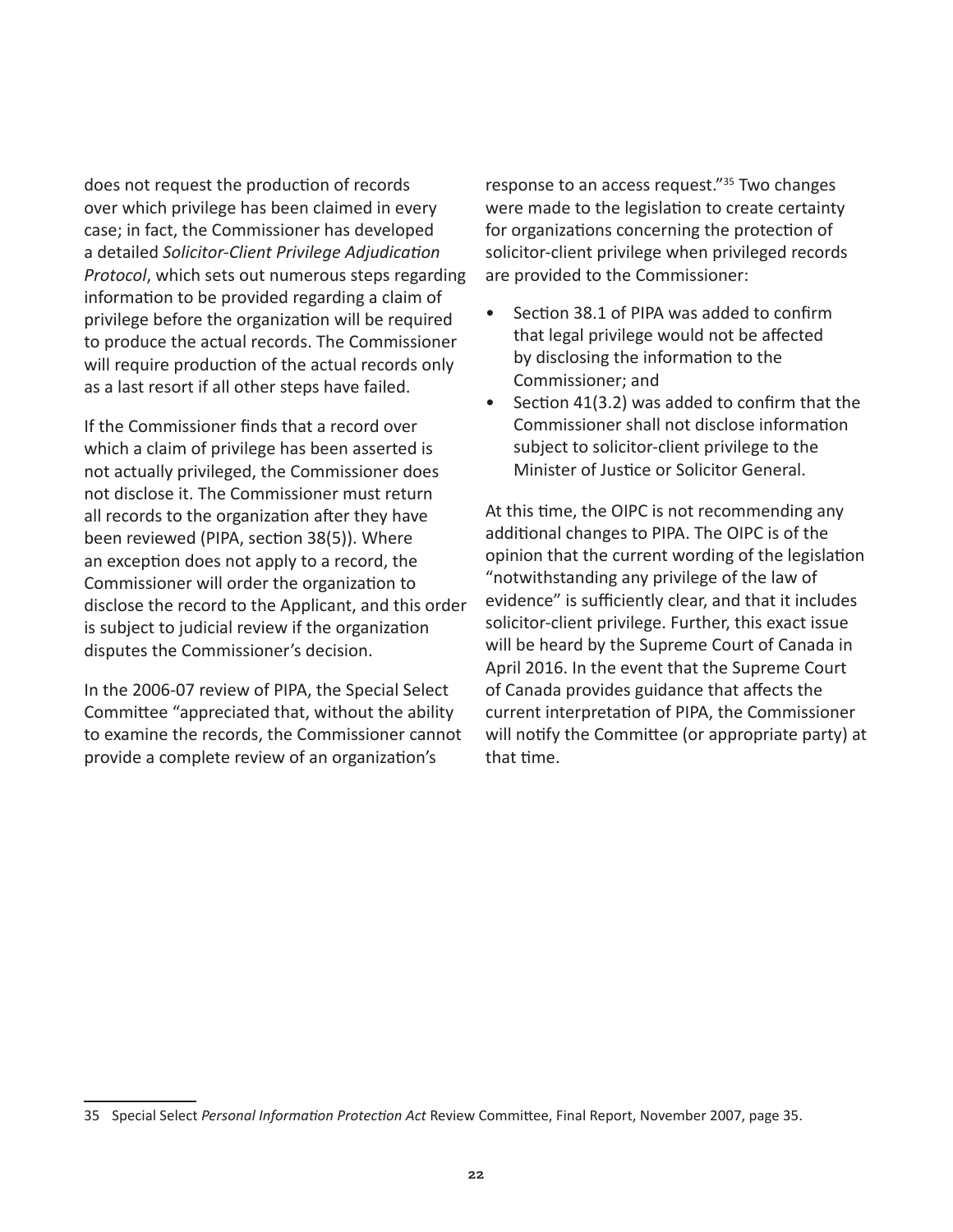### <span id="page-24-0"></span>Commissioner's Standing Before the Courts

"Standing" refers to the right of the Commissioner to appear before a court when one of the Commissioner's decisions is being judicially reviewed.

PIPA requires the Commissioner to issue an order upon completing an inquiry. An order may, for example, direct an organization to provide, or not to provide, an individual with access to his or her own personal information, or to stop collecting, using or disclosing personal information in contravention of PIPA.

An order issued by the Commissioner is binding on the parties and is final (section 53). There is no right of appeal to the court; however, an individual or organization can apply to the Court of Queen's Bench for a judicial review of a Commissioner's order (section 54.1). Judicial review means that the Commissioner is subject to the law  $-$  a party may apply for a judicial review if they believe the Commissioner has made an unreasonable or incorrect decision, exceeded the Commissioner's jurisdiction, or has exercised the Commissioner's power in an arbitrary, unreasonable or discriminatory way.

A Court of Queen's Bench decision with respect to a judicial review is then subject to appeals to higher courts.

Currently, the Commissioner has no automatic right to appear before the Court of Queen's Bench or a higher court as a full or "true" party; rather, the Commissioner's standing must be determined

by the court in each case. This uncertainty in every case before the courts is problematic because only the Commissioner has the ability to inform the court of the public interest and policy positions supporting the Commissioner's decisions. Further, the Commissioner is usually in the best position to help the court understand the complexities of the legislation at issue. Often these complexities may not be understood by the party challenging the Commissioner's decision, or may not be put forward to the court. In most cases the individual whose complaint or request for review is the subject of judicial review does not even appear before the court, so if the Commissioner does not appear, the court will hear only from the party disputing the decision at issue.

In some cases, it is necessary for the Commissioner to appeal a court's judicial review decision because the decision, while it may have focused on the limited issues between the parties, has a broader effect of undermining the public interest or a fundamental principle underlying PIPA.

#### **Court Cases Regarding Standing**

The Commissioner faces uncertainty in every court case as to whether the Commissioner will be allowed to participate, and if so, the extent of participation before the court.

The Alberta Court of Appeal recognized the Commissioner as being "very close to a true party" in *Leon's Furniture Limited v. Alberta (Information and Privacy Commissioner)*36 (*Leon's*). Importantly, in that case the Commissioner did not bring the appeal, but was responding to

<sup>36</sup> *Leon's Furniture Limited v. Alberta (Information and Privacy Commissioner)*, 2011 ABCA 95.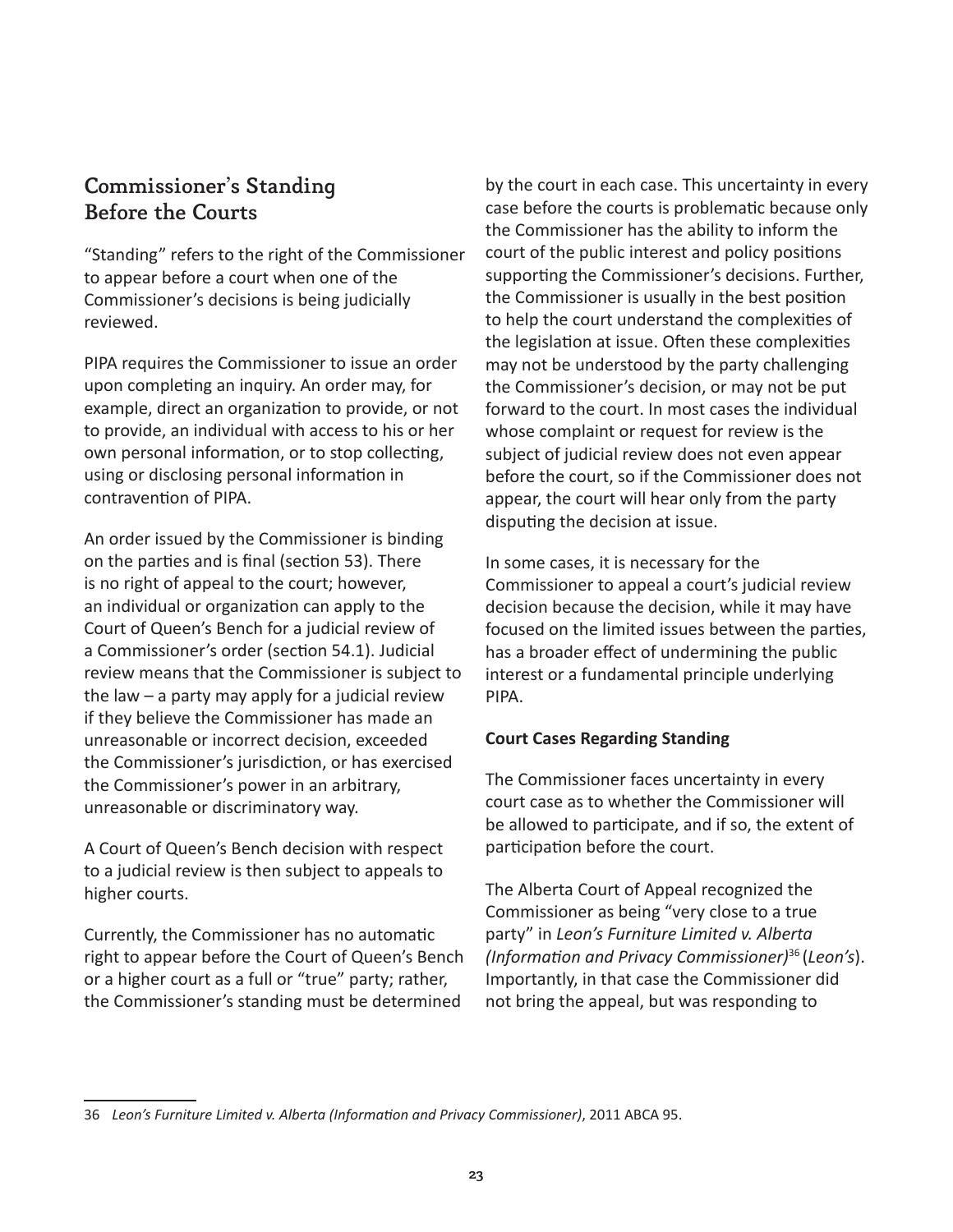another party's appeal of a lower court decision. The Court of Appeal stated, "The Commissioner is very close to being a true party. It is unrealistic to think that the original complainant would have the resources or the motivation to resist the application for judicial review. If the Commissioner does not resist the judicial review application, no one will."37

However, more recently, that same court refused the Commissioner standing to appeal a decision. In *Imperial Oil v. Alberta (Information and Privacy Commissioner)*, 38 (*Imperial Oil*) the Alberta Court of Appeal refused to allow the Commissioner to initiate an appeal. The unfortunate result was that despite the very serious concerns the Commissioner had regarding the broader policy implications of the lower court's decision, the Commissioner had no standing to appeal those matters. Although the Imperial Oil case was decided under FOIP, not PIPA, it will likely act as a precedent in which the Commissioner is also prevented from appealing judicial review decisions under PIPA.

Currently, the Alberta Court of Appeal may grant the Commissioner standing as a party when another party brings an appeal (*Leon's*), but will not allow the Commissioner to bring an appeal (*Imperial Oil*). The situation is different again before the Supreme Court of Canada, where the Commissioner has been recognized as a full party in three cases, both where another party brought the appeal and where the Commissioner initiated the appeal.

A recent case from the Supreme Court of Canada reviewed the law on standing of administrative tribunals (see: *Ontario (Energy Board) v. Ontario Power Generation Inc.*, 2015 SCC 44). In this case, the Board had a limited statutory right of appeal in its enabling legislation (*Ontario Energy Board Act*, 1998, c15, Sch. B, section 33(3)). Another Ontario statute (*Judicial Review Procedure Act*, RSO 1990, c.J-1, section 9(2)), provides administrative tribunals, including the Information and Privacy Commissioner of Ontario, with standing before a court as a party on judicial review; however, the statute does not address the scope of participation; therefore, the scope remains in the Court's discretion.

A PIPA amendment addressing the Commissioner's standing before the courts should also address the scope of the Commissioner's participation. The Commissioner submits that PIPA include a provision that specifies the Commissioner has standing as a full party to appear and make submissions as a full party on judicial reviews of the Commissioner's decisions, and to initiate and appear on appeals from judicial review decisions on the same basis.

The proposed provision will bring consistency to the current uncertainty regarding the Commissioner's standing before the courts. It will ensure that the Commissioner's voice will be heard by the courts, and will allow the Commissioner to explain the public interest and the policies that the Commissioner is statutorily mandated to forward. It will also recognize the

<sup>37</sup> Ibid at para 30.

<sup>38</sup> *Imperial Oil v. Alberta (Information and Privacy Commissioner)*, 2014 ABCA 276.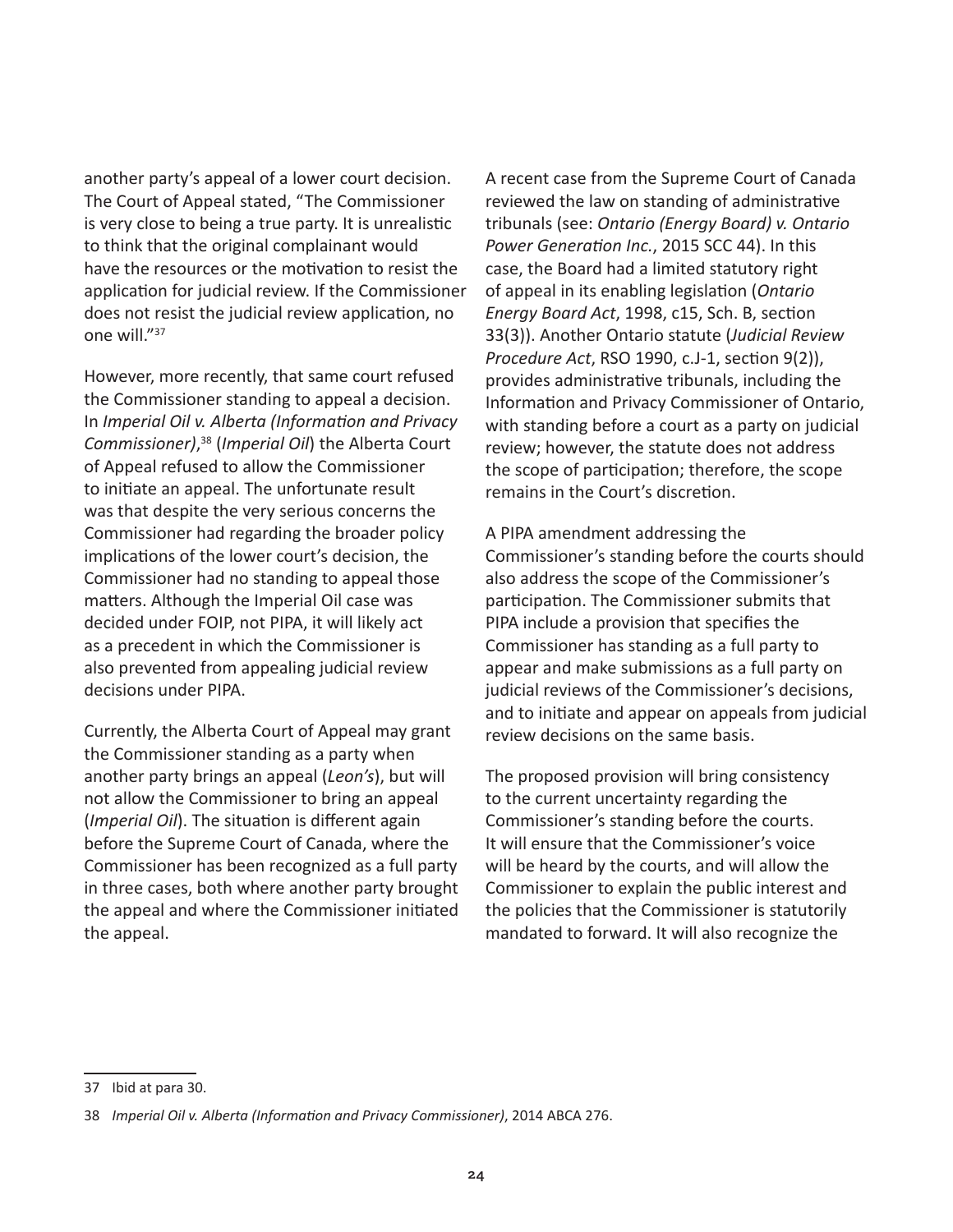Commissioner's important function as an Officer of the Legislature: the Commissioner does not just adjudicate disputes between parties; the Commissioner also makes policy, educates, initiates and investigates complaints (or can decline to investigate a complaint), and conducts a number of other functions. Unlike many tribunals, the Commissioner's adjudicative function is aimed towards building public policy, rather than resolving private disputes.

## Recommendation

**8. That PIPA be amended to provide that the Commissioner has standing as a full party to appear and to make submissions as a full party on judicial reviews of the Commissioner's decisions, and to initiate and appear on appeals from judicial review decisions on the same basis.**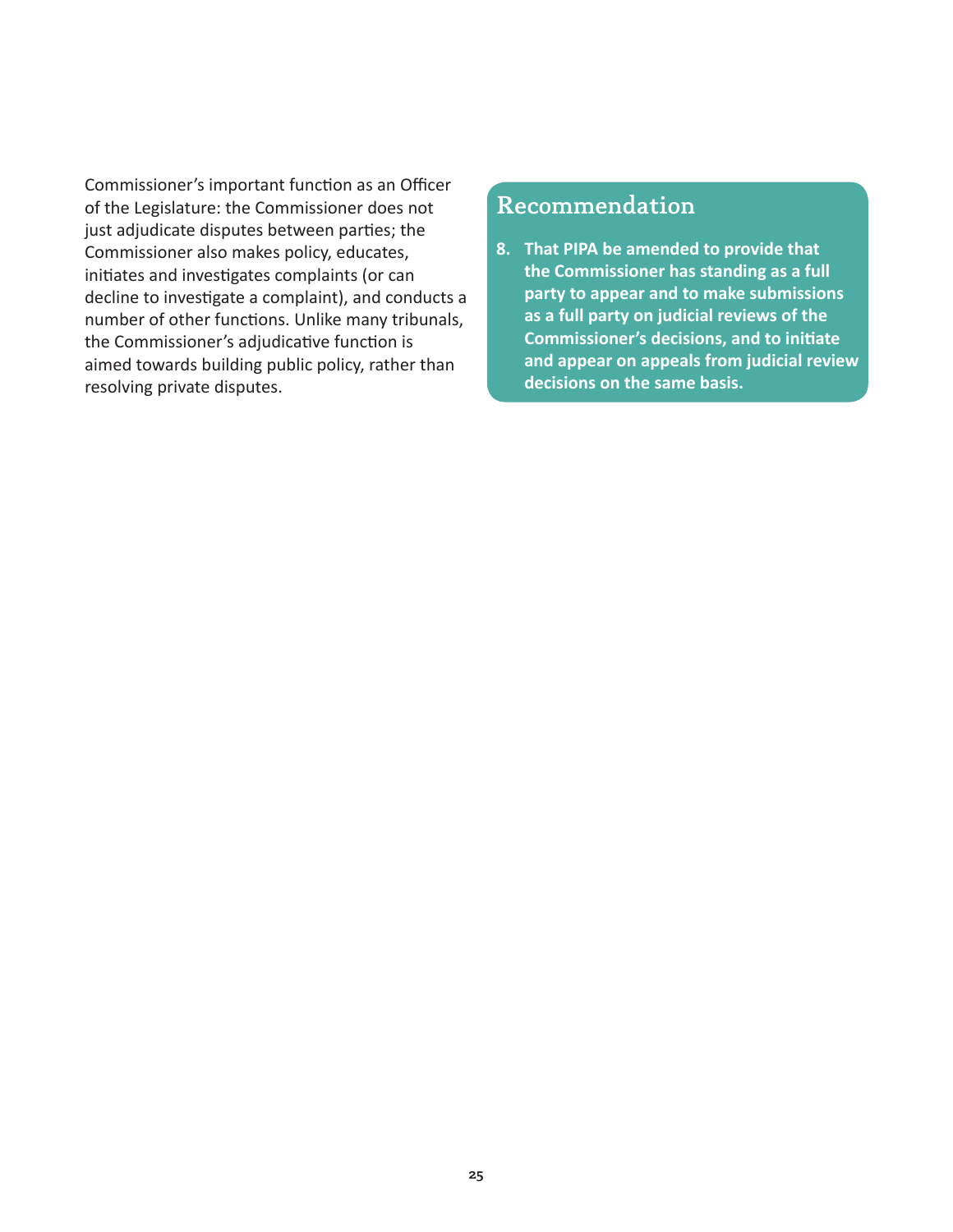#### **Costs**

In Canada, regardless of the outcome of a judicial review, a tribunal rarely pays or is paid costs (see: *Brewer v. Fraser Milner Casgrain*, 2008 ABCA 160 at paragraph 23).

The Commissioner is not adverse to any other party in a judicial review proceeding. The Commissioner's primary role on judicial review is to assist the court in understanding the decision being reviewed, and in particular, the underlying policy and public interest on which the decision is based. As such, consistent with Canadian common law, the Commissioner should neither be awarded costs nor be subject to paying them. A provision in PIPA which formally recognizes the Commissioner as a party to judicial review proceedings, should not affect this general legal principle; however, enshrining this principle in a statutory amendment will resolve any uncertainty and will remain consistent with Alberta and Canadian law. Similar

provisions are found in other tribunal statutes, such as the aforementioned *Ontario Energy Board Act* (section 33(5)).

The OIPC further recommends that in addition to the above statutory amendment granting the Commissioner standing before the courts, a further amendment should provide that the Commissioner is not subject to paying or receiving costs awards in respect of participation in a judicial review proceeding.

# Recommendation

**9. That PIPA be amended to provide that the Commissioner is not subject to paying or receiving costs awards in respect of participation in a judicial review proceeding.**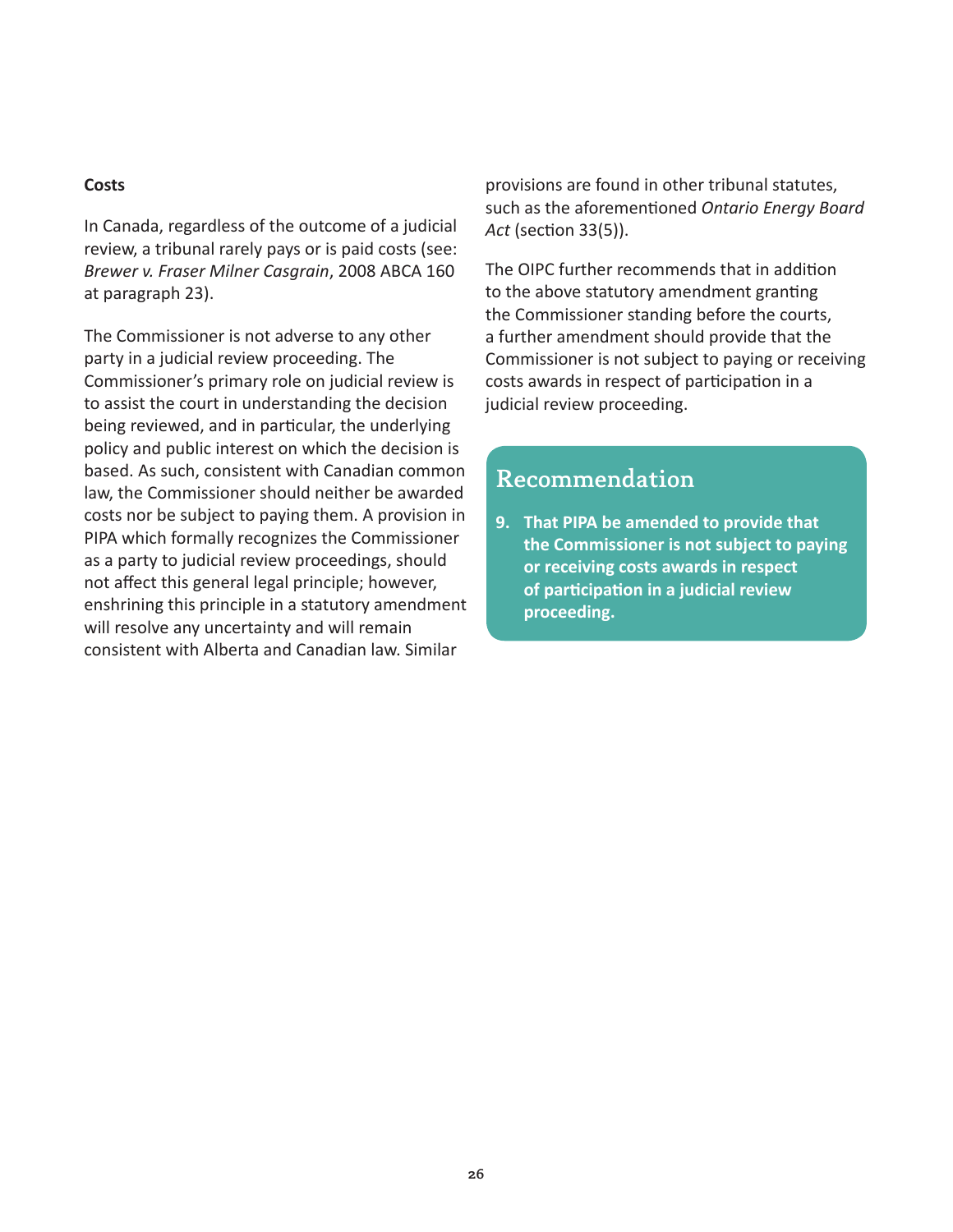### <span id="page-28-0"></span>Commissioner's Orders

After conducting an inquiry, the Commissioner is required to dispose of the issues by making an order (section 52(1)).

Section 52(2) lists the orders the Commissioner may make when the inquiry relates to the organization's decision on whether to give an individual *access* to his or her personal information or to provide information about the use or disclosure of his or her personal information. Section 52(2) was amended after the previous PIPA review to allow the Commissioner to make an order that the Commissioner considers appropriate when none of the listed orders would be applicable in the circumstances of a particular case(section 52(2)(b)).

Section 52(3) sets out the orders the

Commissioner can make when the inquiry relates to a matter *other than an access request* referred to in section 52(2). However, there are instances where none of the enumerated orders in section 52(3) are applicable under the circumstances. For example, section 52(3)(a) allows the

Commissioner to confirm that a duty owed under PIPA has been performed by the organization or to require the organization to perform the duty, but the inquiry might determine that there was no duty owed by the organization under the Act. In other situations, an issue might be moot so that there is no reason to make one of the specified orders.

A technical amendment to section 52(3) is therefore proposed – that section 52(3) be amended to include a provision similar to section 52(2)(b) to allow the Commissioner to make an order that the Commissioner considers appropriate when none of the orders currently listed in section 52(3) would be applicable.

# Recommendation

**10. That section 52(3) of PIPA be amended to allow the Commissioner to make an order that the Commissioner considers appropriate if, in the circumstances, an order currently listed in section 52(3) would not be applicable.**